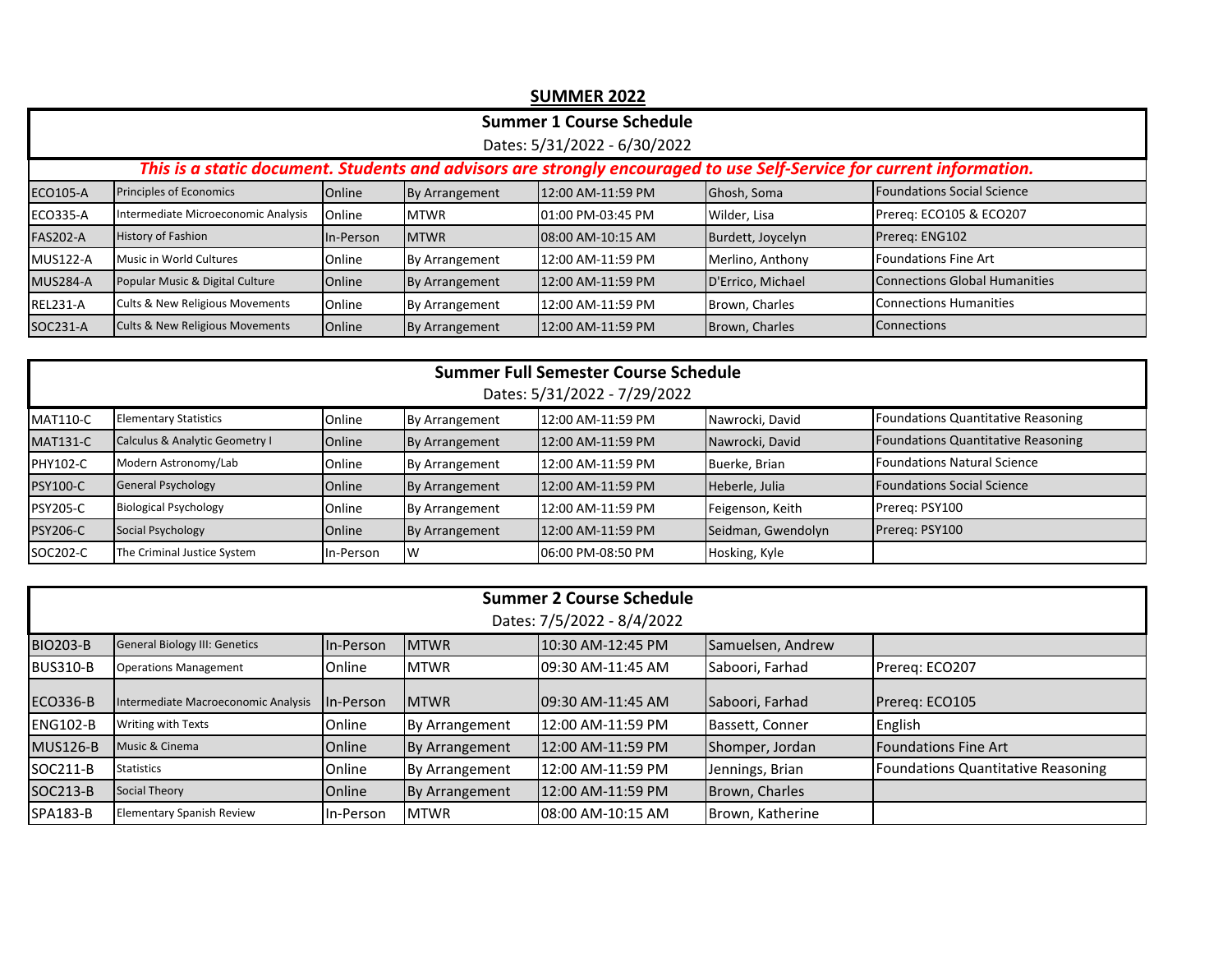| ACCOUNTING (ACC)                               |                                                                                                                                                                                                                                                         |                                                                                                                                |                                                                                                                                      |                                                                                                                                                                                                                                     |                                                                                                                                                                                                                                    |
|------------------------------------------------|---------------------------------------------------------------------------------------------------------------------------------------------------------------------------------------------------------------------------------------------------------|--------------------------------------------------------------------------------------------------------------------------------|--------------------------------------------------------------------------------------------------------------------------------------|-------------------------------------------------------------------------------------------------------------------------------------------------------------------------------------------------------------------------------------|------------------------------------------------------------------------------------------------------------------------------------------------------------------------------------------------------------------------------------|
| <b>Accounting for Non-Business Majors</b>      | In-Person                                                                                                                                                                                                                                               | <b>TTh</b>                                                                                                                     | 09:00 AM-10:50 AM                                                                                                                    | Junikiewicz, Andrew                                                                                                                                                                                                                 | Found: Quant Reasoning                                                                                                                                                                                                             |
| Financial                                      | In-Person                                                                                                                                                                                                                                               | <b>MW</b>                                                                                                                      | 10:00 AM-11:50 AM                                                                                                                    | Eguae-Obazee, Gertrude                                                                                                                                                                                                              | Found: Quant Reasoning                                                                                                                                                                                                             |
| Financial                                      | In-Person                                                                                                                                                                                                                                               | <b>MW</b>                                                                                                                      | 01:00 PM-02:50 PM                                                                                                                    | Eguae-Obazee, Gertrude                                                                                                                                                                                                              | Found: Quant Reasoning                                                                                                                                                                                                             |
| <b>Computer Applications/Business Envirnmt</b> | In-Person                                                                                                                                                                                                                                               | TTh                                                                                                                            | 01:00 PM-02:50 PM                                                                                                                    | Mandanici, Roberto                                                                                                                                                                                                                  |                                                                                                                                                                                                                                    |
| Intermediate I                                 | In-Person                                                                                                                                                                                                                                               | <b>MW</b>                                                                                                                      | 10:00 AM-11:50 AM                                                                                                                    | Mandanici, Roberto                                                                                                                                                                                                                  | Prereg: ACC101                                                                                                                                                                                                                     |
| <b>Tax Accounting</b>                          | In-Person                                                                                                                                                                                                                                               | <b>MWF</b>                                                                                                                     | 08:00 AM-08:50 AM                                                                                                                    | Junikiewicz, Andrew                                                                                                                                                                                                                 | Prereq: ACC101                                                                                                                                                                                                                     |
| <b>Advanced Accounting</b>                     | In-Person                                                                                                                                                                                                                                               | TTh                                                                                                                            | 11:00 AM-12:20 PM                                                                                                                    | Eguae-Obazee, Gertrude                                                                                                                                                                                                              | Prereg: ACC202                                                                                                                                                                                                                     |
| Auditing                                       | In-Person                                                                                                                                                                                                                                               | TTh                                                                                                                            | 09:30 AM-10:50 AM                                                                                                                    | Mandanici, Roberto                                                                                                                                                                                                                  |                                                                                                                                                                                                                                    |
|                                                |                                                                                                                                                                                                                                                         |                                                                                                                                |                                                                                                                                      |                                                                                                                                                                                                                                     |                                                                                                                                                                                                                                    |
| <b>ANTHROPOLOGY (ANT)</b>                      |                                                                                                                                                                                                                                                         |                                                                                                                                |                                                                                                                                      |                                                                                                                                                                                                                                     |                                                                                                                                                                                                                                    |
| Introduction to Cultural Anthropology          | In-Person                                                                                                                                                                                                                                               | <b>TTh</b>                                                                                                                     | 08:00 AM-09:20 AM                                                                                                                    | Thompson, Barton                                                                                                                                                                                                                    | <b>Foundations Social Science</b>                                                                                                                                                                                                  |
| Human Animal                                   | In-Person                                                                                                                                                                                                                                               | <b>TTh</b>                                                                                                                     | 01:00 PM-02:20 PM                                                                                                                    | Thompson, Barton                                                                                                                                                                                                                    | Connections                                                                                                                                                                                                                        |
| Food & Culture                                 | In-Person                                                                                                                                                                                                                                               |                                                                                                                                | 01:00 PM-02:20 PM                                                                                                                    |                                                                                                                                                                                                                                     |                                                                                                                                                                                                                                    |
|                                                | In-Person                                                                                                                                                                                                                                               |                                                                                                                                | 09:30 AM-10:50 AM                                                                                                                    |                                                                                                                                                                                                                                     |                                                                                                                                                                                                                                    |
|                                                |                                                                                                                                                                                                                                                         |                                                                                                                                |                                                                                                                                      |                                                                                                                                                                                                                                     |                                                                                                                                                                                                                                    |
|                                                |                                                                                                                                                                                                                                                         |                                                                                                                                |                                                                                                                                      |                                                                                                                                                                                                                                     |                                                                                                                                                                                                                                    |
|                                                |                                                                                                                                                                                                                                                         |                                                                                                                                |                                                                                                                                      |                                                                                                                                                                                                                                     |                                                                                                                                                                                                                                    |
|                                                |                                                                                                                                                                                                                                                         |                                                                                                                                |                                                                                                                                      |                                                                                                                                                                                                                                     | <b>Foundations Fine Art</b>                                                                                                                                                                                                        |
|                                                |                                                                                                                                                                                                                                                         |                                                                                                                                |                                                                                                                                      |                                                                                                                                                                                                                                     |                                                                                                                                                                                                                                    |
|                                                |                                                                                                                                                                                                                                                         |                                                                                                                                |                                                                                                                                      |                                                                                                                                                                                                                                     | <b>Foundations Fine Art</b>                                                                                                                                                                                                        |
|                                                |                                                                                                                                                                                                                                                         |                                                                                                                                |                                                                                                                                      |                                                                                                                                                                                                                                     | <b>Foundations Fine Art</b>                                                                                                                                                                                                        |
|                                                |                                                                                                                                                                                                                                                         |                                                                                                                                |                                                                                                                                      |                                                                                                                                                                                                                                     | <b>Foundations Fine Art</b>                                                                                                                                                                                                        |
|                                                |                                                                                                                                                                                                                                                         |                                                                                                                                |                                                                                                                                      |                                                                                                                                                                                                                                     | <b>Foundations Fine Art</b>                                                                                                                                                                                                        |
|                                                |                                                                                                                                                                                                                                                         |                                                                                                                                |                                                                                                                                      |                                                                                                                                                                                                                                     | <b>Foundations Fine Art</b>                                                                                                                                                                                                        |
|                                                |                                                                                                                                                                                                                                                         |                                                                                                                                |                                                                                                                                      |                                                                                                                                                                                                                                     |                                                                                                                                                                                                                                    |
|                                                |                                                                                                                                                                                                                                                         |                                                                                                                                |                                                                                                                                      |                                                                                                                                                                                                                                     |                                                                                                                                                                                                                                    |
|                                                |                                                                                                                                                                                                                                                         |                                                                                                                                |                                                                                                                                      |                                                                                                                                                                                                                                     |                                                                                                                                                                                                                                    |
| Art History I: Prehistory-1300s                | In-Person                                                                                                                                                                                                                                               | <b>MWF</b>                                                                                                                     | 12:00 PM-12:50 PM                                                                                                                    | Barragan, Maite                                                                                                                                                                                                                     | <b>Foundations Fine Art</b>                                                                                                                                                                                                        |
| Latin American Art                             | In-Person                                                                                                                                                                                                                                               | <b>MWF</b>                                                                                                                     | 09:00 AM-09:50 AM                                                                                                                    | Barragan, Maite                                                                                                                                                                                                                     | <b>Connections Global Humanities</b>                                                                                                                                                                                               |
|                                                |                                                                                                                                                                                                                                                         |                                                                                                                                |                                                                                                                                      |                                                                                                                                                                                                                                     |                                                                                                                                                                                                                                    |
|                                                |                                                                                                                                                                                                                                                         |                                                                                                                                |                                                                                                                                      |                                                                                                                                                                                                                                     |                                                                                                                                                                                                                                    |
|                                                |                                                                                                                                                                                                                                                         |                                                                                                                                |                                                                                                                                      |                                                                                                                                                                                                                                     |                                                                                                                                                                                                                                    |
| <b>Digital Media</b>                           |                                                                                                                                                                                                                                                         |                                                                                                                                |                                                                                                                                      |                                                                                                                                                                                                                                     |                                                                                                                                                                                                                                    |
| Computer Graphics, Art and Design              | In-Person                                                                                                                                                                                                                                               | <b>MW</b>                                                                                                                      | 04:00 PM-05:50 PM                                                                                                                    | Perkins, Kate                                                                                                                                                                                                                       | <b>Foundations Fine Art</b>                                                                                                                                                                                                        |
| Computer Graphics, Art and Design              | In-Person                                                                                                                                                                                                                                               | TTh                                                                                                                            | 01:30 PM-02:40 PM                                                                                                                    | Member, Staff                                                                                                                                                                                                                       | <b>Foundations Fine Art</b>                                                                                                                                                                                                        |
| Computer Graphics, Art and Design              | In-Person                                                                                                                                                                                                                                               | TTh                                                                                                                            | 04:00 PM-05:50 PM                                                                                                                    | Member, Staff                                                                                                                                                                                                                       | <b>Foundations Fine Art</b>                                                                                                                                                                                                        |
| Computer Graphics, Art and Design              | In-Person                                                                                                                                                                                                                                               |                                                                                                                                | 06:00 PM-07:50 PM                                                                                                                    | Perkins, Kate                                                                                                                                                                                                                       | <b>Foundations Fine Art</b>                                                                                                                                                                                                        |
| Computer Graphics, Art and Design              | In-Person                                                                                                                                                                                                                                               |                                                                                                                                |                                                                                                                                      | Baldridge, Don                                                                                                                                                                                                                      | <b>Foundations Fine Art</b>                                                                                                                                                                                                        |
|                                                | Crime, Culture & Conflict Resolution<br>Drawing<br>Life Drawing I<br>Design I<br>Painting I<br>Painting I<br>Sculpture I<br>Printmaking<br><b>Public Art Workshop</b><br>Photography I<br>Arts Administration<br>Project Management/Arts Administrators | In-Person<br>In-Person<br>In-Person<br>In-Person<br>In-Person<br>In-Person<br>In-Person<br>In-Person<br>In-Person<br>In-Person | TTh<br>TTh<br><b>MW</b><br><b>MW</b><br>TTh<br>TTh<br>TTh<br><b>TTh</b><br><b>MW</b><br>TTh<br><b>TTh</b><br>TTh<br><b>MW</b><br>TTh | 01:30 PM-03:55 PM<br>10:00 AM-12:25 PM<br>01:30 PM-03:55 PM<br>10:00 AM-12:25 PM<br>01:30 PM-03:55 PM<br>10:00 AM-12:25 PM<br>01:30 PM-03:50 PM<br>09:30 AM-11:55 AM<br>10:00 AM-12:25 PM<br>09:30 AM-10:50 AM<br>06:00 PM-07:50 PM | Blakely, Thomas<br>Thompson, Barton<br>Member, Staff<br>Duby, Susan<br>Garrison, Matthew<br>Woodward, Kristen<br>Woodward, Kristen<br>Garrison, Matthew<br>Woodward, Kristen<br>Miller, Michael<br>Hocker, Joseph<br>Tanner, David |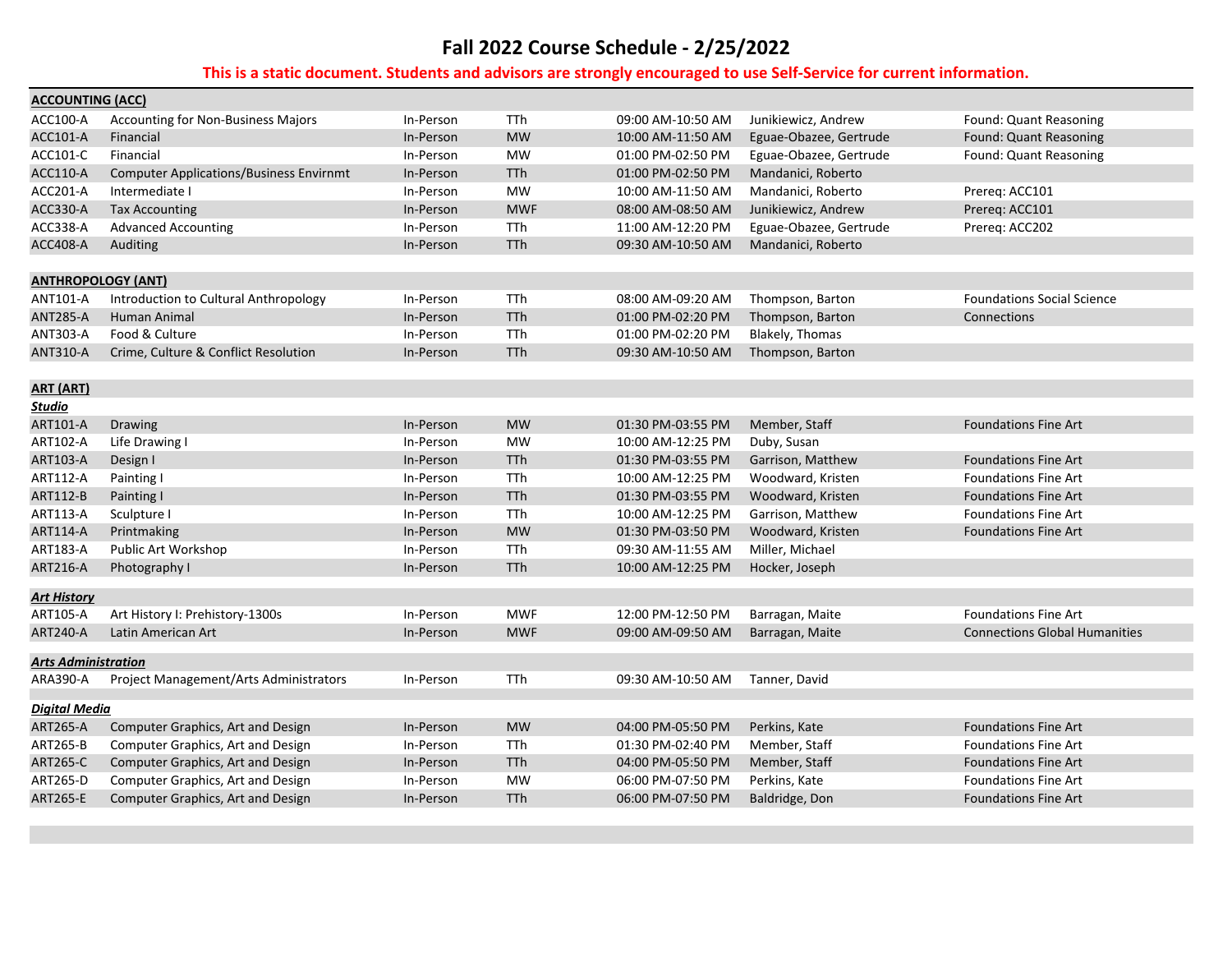| <b>BIOLOGY (BIO)</b> |                                           |           |            |                   |                                                         |                                     |
|----------------------|-------------------------------------------|-----------|------------|-------------------|---------------------------------------------------------|-------------------------------------|
| <b>BIO151-A</b>      | General Biology I: Structure & Function   | In-Person | <b>MWF</b> | 08:00 AM-08:50 AM | Brylawski, Bryce                                        | <b>Priority Science Majors</b>      |
| <b>BIO151L-W</b>     | <b>General I Lab</b>                      | In-Person | T.         | 01:00 PM-03:50 PM | Brylawski, Alice                                        | <b>Foundations Natural Science</b>  |
| <b>BIO151L-X</b>     | General I Lab                             | In-Person | W          | 01:00 PM-03:50 PM | Brylawski, Bryce                                        | Lab Required (W, X or Y)            |
| <b>BIO151L-Y</b>     | General I Lab                             | In-Person | Th         | 08:00 AM-10:50 AM | Brylawski, Alice                                        |                                     |
|                      |                                           |           |            |                   |                                                         |                                     |
|                      |                                           |           |            |                   |                                                         |                                     |
| <b>BIO152-A</b>      | General Biology II: Ecology/Evolution/Sys | In-Person | <b>MWF</b> | 11:00 AM-11:50 AM | Mech, Stephen/Samuelsen, Andrew Priority Science Majors |                                     |
| <b>BIO152L-X</b>     | General II Lab                            | In-Person | W          | 01:00 PM-03:50 PM | Brylawski, Alice                                        | <b>Foundations Natural Science</b>  |
| <b>BIO152L-Y</b>     | <b>General II Lab</b>                     | In-Person | Th         | 08:00 AM-10:50 AM | Mech, Stephen                                           | Lab Required (X, Y or Z)            |
| BIO152L-Z            | General II Lab                            | In-Person | <b>Th</b>  | 01:00 PM-03:50 PM | Brylawski, Alice                                        |                                     |
|                      |                                           |           |            |                   |                                                         |                                     |
| <b>BIO203-A</b>      | <b>General Biology III: Genetics</b>      | In-Person | <b>MWF</b> | 10:00 AM-10:50 AM | Mech, Stephen/Samuelsen, Andrew                         |                                     |
|                      |                                           |           |            |                   |                                                         |                                     |
| <b>BIO211-A</b>      | Ecology                                   | In-Person | <b>TTh</b> | 08:00 AM-09:20 AM | Osgood, David                                           | Prereq: BIO152                      |
| BIO211L-Z            | <b>Ecology Lab</b>                        | In-Person | W          | 01:00 PM-03:50 PM | Osgood, David                                           | Lab Required                        |
| <b>BIO214-A</b>      | Botany & Plant Taxonomy                   | In-Person | <b>TTh</b> | 11:00 AM-12:20 PM | Samuelsen, Andrew                                       | Prereg: BIO152                      |
| BIO214L-Z            | <b>Botany Lab</b>                         | In-Person | Th         | 01:00 PM-03:50 PM | Samuelsen, Andrew                                       | Lab Required                        |
|                      |                                           |           |            |                   |                                                         |                                     |
| <b>BIO234-A</b>      | Human Anatomy & Physiology I              | In-Person | <b>MWF</b> | 08:00 AM-08:50 AM | Cost, lan                                               | Lab Required                        |
| <b>BIO234L-Y</b>     | Anatomy & Physiology I Lab                | In-Person | T.         | 09:00 AM-11:50 AM | Cost, Ian                                               |                                     |
|                      |                                           |           |            |                   |                                                         |                                     |
| <b>BIO246-A</b>      | <b>Conservation Biology</b>               | In-Person | <b>MWF</b> | 08:00 AM-08:50 AM | Mech, Stephen                                           | Connections Global; Prereq: BIO152  |
|                      |                                           |           |            |                   |                                                         |                                     |
| <b>BIO315-A</b>      | Watershed Hydrology/Lab                   | In-Person | <b>MWF</b> | 09:00 AM-09:50 AM | Osgood, David                                           | Lab Required                        |
| <b>BIO315L-Z</b>     | Watershed Lab                             | In-Person | T.         | 01:00 PM-03:50 PM | Osgood, David                                           |                                     |
|                      |                                           |           |            |                   |                                                         |                                     |
| <b>BIO321-A</b>      |                                           | In-Person | <b>MWF</b> | 10:00 AM-10:50 AM |                                                         | Prereg: BIO151 & BIO203 & CHE207    |
| <b>BIO321L-Y</b>     | Microbiology/Lab<br>Micro Lab             | In-Person | <b>TTh</b> | 01:00 PM-02:20 PM | Hersperger, Adam<br>Hersperger, Adam                    | Lab Required (Y or Z)               |
| BIO321L-Z            | Micro Lab                                 | In-Person | <b>TTh</b> | 02:30 PM-03:50 PM | Hersperger, Adam                                        |                                     |
|                      |                                           |           |            |                   |                                                         |                                     |
| <b>BIO333-A</b>      | Developmental Biology                     | In-Person | <b>MWF</b> | 09:00 AM-09:50 AM | Ventresca, Erin                                         | Prereq: (BIO151 or BIO201) & BIO203 |
| BIO333L-Z            | Developmental Lab                         | In-Person | Th         | 01:00 PM-03:50 PM | Ventresca, Erin                                         |                                     |
|                      |                                           |           |            |                   |                                                         |                                     |
| <b>BIO485-A</b>      | <b>Behavior and Morphology</b>            | In-Person | <b>MWF</b> | 11:00 AM-11:50 AM | Cost, Ian                                               | Prereg: BIO151                      |
| <b>BIO498-A</b>      | Immunology                                | In-Person | <b>TTh</b> | 08:00 AM-09:20 AM | Hersperger, Adam                                        | Prereg: BIO151 & BIO203             |
| <b>BIO499-A</b>      | <b>Cell Signaling Seminar</b>             | In-Person | <b>MWF</b> | 11:00 AM-11:50 AM | Ventresca, Erin                                         |                                     |
|                      |                                           |           |            |                   |                                                         |                                     |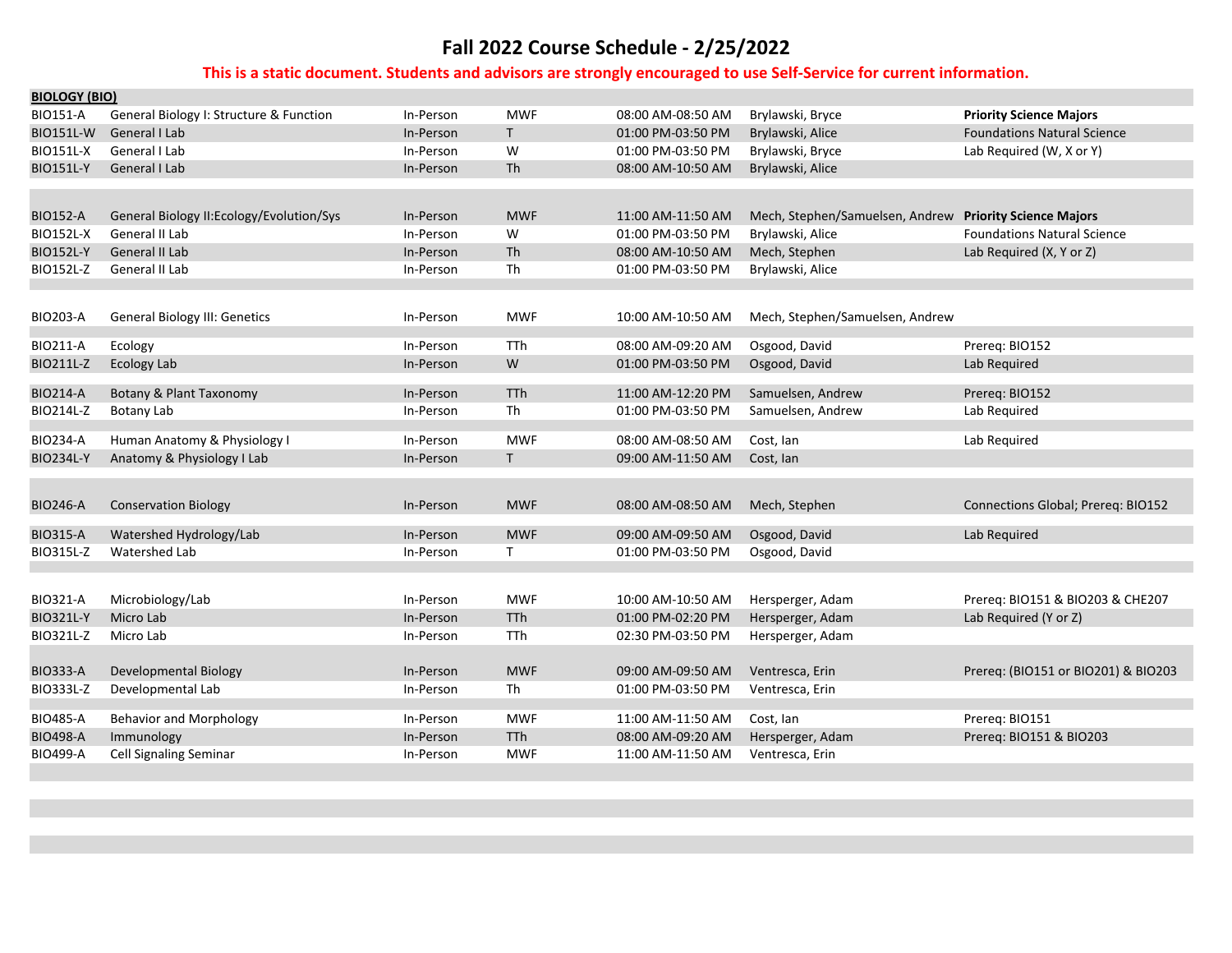|                        | <b>BUSINESS ADMINISTRATION (BUS)</b> |           |              |                                  |                     |                                    |
|------------------------|--------------------------------------|-----------|--------------|----------------------------------|---------------------|------------------------------------|
| <b>BUS155-A</b>        | <b>Personal Finance</b>              | In-Person | <b>MWF</b>   | 09:00 AM-09:50 AM                | Junikiewicz, Andrew | Found: Quant Reasoning             |
| <b>BUS195-A</b>        | <b>Introduction To Business</b>      | In-Person | TTh          | 01:00 PM-02:20 PM                | Schott, Richard     |                                    |
| <b>BUS246-A</b>        | <b>Management Principles</b>         | In-Person | <b>TTh</b>   | 09:30 AM-10:50 AM                | Schott, Richard     | SOPH standing                      |
| <b>BUS246-B</b>        | <b>Management Principles</b>         | In-Person | <b>TTh</b>   | 01:00 PM-02:20 PM                | Member, Staff       | SOPH standing                      |
| <b>BUS247-A</b>        | <b>Marketing Management</b>          | In-Person | <b>MWF</b>   | 03:00 PM-03:50 PM                | Member, Staff       | <b>SOPH standing</b>               |
| <b>BUS247-B</b>        | <b>Marketing Management</b>          | In-Person | M            | 06:00 PM-08:50 PM                | Owenz, Adam         | SOPH standing                      |
| <b>BUS250-A</b>        | <b>Business Law I</b>                | In-Person | <b>MW</b>    | 02:00 PM-03:20 PM                | Palmer, Suzanne     |                                    |
| <b>BUS310-A</b>        | <b>Operations Management</b>         | In-Person | <b>MWF</b>   | 11:00 AM-11:50 AM                | Saboori, Farhad     | Prereq: ECO207                     |
| <b>BUS345-A</b>        | <b>Financial Management</b>          | In-Person | <b>MWF</b>   | 08:00 AM-08:50 AM                | Newfeld, Daria      | Prereg: ACC101 & ECO207            |
| <b>BUS345-B</b>        | <b>Financial Management</b>          | In-Person | <b>MWF</b>   | 10:00 AM-10:50 PM                | Newfeld, Daria      | Prereq: ACC101 & ECO207            |
| <b>BUS351-A</b>        | <b>Business Law II</b>               | In-Person | TTh          | 02:30 PM-03:50 PM                | Palmer, Suzanne     | Prereg: BUS250                     |
| <b>BUS356-A</b>        | Sports Economics/Finance             | In-Person | TTh          | 01:00 PM-02:20 PM                | Ghosh, Soma         |                                    |
| <b>BUS357-A</b>        | <b>Sports Marketing</b>              | In-Person | <b>TTh</b>   | 09:30 AM-10:50 AM                | Owenz, Adam         |                                    |
| <b>BUS366-A</b>        | Management Of Information Systems    | In-Person | <b>TTh</b>   | 08:00 AM-09:20 AM                | Rohde, Bonnie       | Prereq: ACC101 & BUS246            |
| <b>BUS366-B</b>        | Management Of Information Systems    | In-Person | <b>TTh</b>   | 09:30 AM-10:50 AM                | Rohde, Bonnie       | Prereq: ACC101 & BUS246            |
| <b>BUS368-A</b>        | <b>International Management</b>      | In-Person | <b>MWF</b>   | 01:00 PM-01:50 PM                | Tran, Huy           | Prereg: BUS246                     |
| <b>BUS370-A</b>        | Marketing Strategies & Policies      | In-Person | <b>TTh</b>   | 11:00 AM-12:20 PM                | Owenz, Adam         | Prereg: BUS247                     |
| <b>BUS374-A</b>        | <b>International Marketing</b>       | In-Person | <b>MWF</b>   | 02:00 PM-02:50 PM                | Member, Staff       | Prereq: BUS247                     |
|                        |                                      |           |              |                                  |                     | Prereq: BUS345 & BUS246 & BUS247;  |
| <b>BUS460-A</b>        | Seminar in Strategies & Policies     | In-Person | <b>MWF</b>   | 10:00 AM-10:50 AM Tran, Huy      |                     | <b>SENR</b> standing               |
|                        |                                      |           |              |                                  |                     | Prereq: BUS345 & BUS246 & BUS247;  |
| <b>BUS460-B</b>        | Seminar in Strategies & Policies     | In-Person | <b>MWF</b>   | 11:00 AM-11:50 AM                | Tran, Huy           | SENR standing                      |
|                        |                                      |           |              |                                  |                     |                                    |
| <b>CHEMISTRY (CHE)</b> |                                      |           |              |                                  |                     |                                    |
| <b>CHE105-A</b>        | General Analytical Chemistry/Lab     | In-Person | <b>MWF</b>   | 10:00 AM-10:50 AM                | &                   | <b>Priority Science Majors</b>     |
|                        |                                      |           | $\mathsf{T}$ | 09:30 AM-10:20 AM Piro, Nicholas |                     | <b>Foundations Natural Science</b> |
| <b>CHE105-B</b>        | General Analytical Chemistry/Lab     | In-Person | <b>MWF</b>   | 11:00 AM-11:50 AM                | &                   | Must Register for                  |
|                        |                                      |           | T            | 11:00 AM-11:50 AM Piro, Nicholas |                     | One Lecture (A or B) &             |
|                        | CHE105L-W Analytical Chemistry I Lab | In-Person | $\mathsf{T}$ | 12:30 PM-03:50 PM                | Artz, Pamela        | One Lab (W, X or Y)                |
| <b>CHE105L-X</b>       | Analytical Chemistry I Lab           | In-Person | Th           | 12:30 PM-03:50 PM                | Member, Staff       |                                    |
| <b>CHE105L-Y</b>       | Analytical Chemistry I Lab           | In-Person | <b>Th</b>    | 08:00 AM-11:20 AM                | Member, Staff       |                                    |
| <b>CHE207-A</b>        | Organic Chemistry I/Lab              | In-Person | <b>MWF</b>   | 11:00 AM-11:50 AM                | Rhile, Ian          | Prereg: CHE106                     |
|                        | CHE207C-WW Organic I Conference      | In-Person | <b>Th</b>    | 11:00 AM-11:50 AM                | Member, Staff       | Must Register for                  |
|                        | CHE207C-ZZ Organic I Conference      | In-Person | <b>Th</b>    | 07:00 PM-07:50 PM                | Member, Staff       | One Lecture (A) &                  |
|                        | CHE207L-W Organic I Lab              | In-Person | $\mathsf{T}$ | 08:00 AM-11:20 AM                | Rhile, Ian          | One Conference (WW or ZZ) &        |
| CHE207L-X              | Organic I Lab                        | In-Person | $\mathsf{T}$ | 12:30 PM-03:50 PM                | Piro, Nicholas      | One Lab (W or X)                   |
| <b>CHE321-A</b>        | Quantum Mechanics & Spectroscopy/Lab | In-Person | <b>MWF</b>   | 11:00 AM-11:50 AM                | Sonntag, Matthew    | Prereq: CHE106 & MAT132            |
| CHE321L-Z              | Quantum Lab                          | In-Person | $\mathsf{T}$ | 12:30 PM-03:50 PM                | Sonntag, Matthew    | Lab Required                       |
| CHE323-A               | Instrumental Analysis/Lab            | In-Person | TTh          | 08:00 AM-09:20 AM                | Artz, Pamela        | Prereq: CHE321 & PHY202            |
| <b>CHE323L-Z</b>       | Instrumental Lab                     | In-Person | F            | 12:00 PM-03:50 PM                | Artz, Pamela        | Lab Required                       |
|                        |                                      |           |              |                                  |                     |                                    |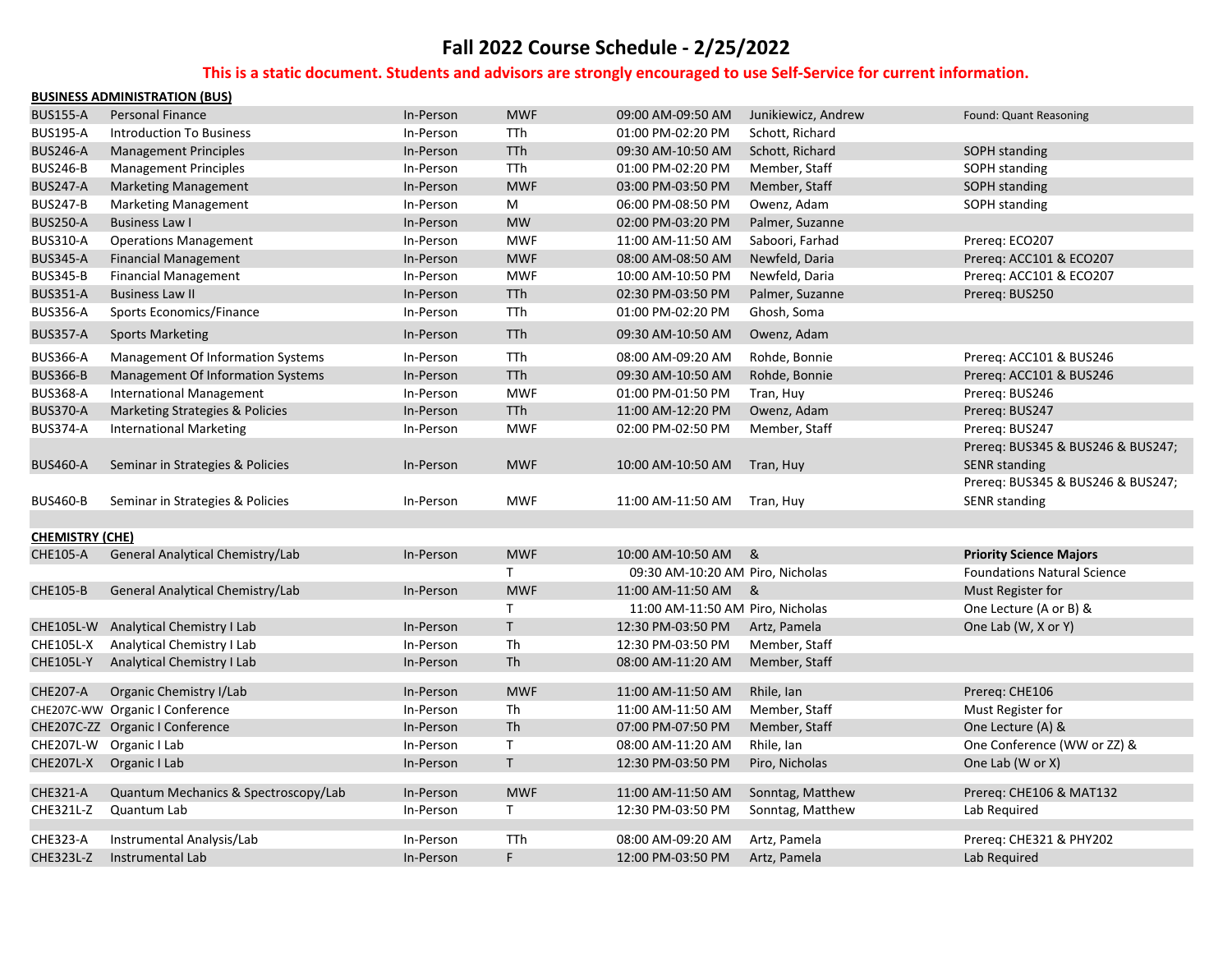| <b>CHE325-A</b>            | Biochemstry I/Lab                     | In-Person | TTh          | 09:30 AM-10:50 AM | Greene, Amy       | Prereg: CHE207                       |
|----------------------------|---------------------------------------|-----------|--------------|-------------------|-------------------|--------------------------------------|
| <b>CHE325L-Y</b>           | <b>Biochemistry Lab</b>               | In-Person | W            | 12:30 PM-03:50 PM | Greene, Amy       | Lab Required (Y or Z)                |
| <b>CHE325L-Z</b>           | <b>Biochemistry Lab</b>               | In-Person | Th           | 12:30 PM-03:50 PM | Greene, Amy       |                                      |
| CHE411-A                   | Advanced Organic Chemistry/Lab        | In-Person | <b>MWF</b>   | 09:00 AM-09:50 AM | Hamann, Christian | Prereq: CHE208 & CHE321              |
| CHE411L-Z                  | Advanced Organic Chemistry Lab        | In-Person | ${\sf M}$    | 12:30 PM-03:50 PM | Hamann, Christian | Lab Required; SENR standing          |
|                            |                                       |           |              |                   |                   |                                      |
|                            | <b>COMMUNICATIONS (COM)</b>           |           |              |                   |                   |                                      |
| COM219-A                   | Magazine & Feature Writing            | In-Person | TTh          | 09:30 AM-10:50 AM | Lehman, Katherine | Prereq: ENG102                       |
| <b>COM222-A</b>            | Writing for the Mass Media            | In-Person | <b>MWF</b>   | 10:00 AM-10:00 AM | Bekken, Jon       | Prereq: ENG102                       |
| COM250-A                   | Mass Communications & Society         | In-Person | <b>MWF</b>   | 09:00 AM-09:50 AM | Aviles, Jose      | Prereq: ENG102                       |
| <b>COM280-A</b>            | Latin American Media                  | In-Person | <b>MWF</b>   | 12:00 PM-12:50 PM | Bekken, Jon       | <b>Connections Global Humanities</b> |
| COM283-A                   | Media & Fan Culture                   | In-Person | TTh          | 02:30 PM-03:50 PM | Mau, Heidi        | Prereq: ENG102                       |
| COM317-A                   | PR & Advertising Campaign Planning    | In-Person | <b>MWF</b>   | 11:00 AM-11:50 AM | Aviles, Jose      | Prereq: ENG102                       |
| COM321-A                   | <b>Communication History</b>          | In-Person | <b>MWF</b>   | 01:00 PM-01:50 PM | Bekken, Jon       | Connections Humanities; ENG102       |
|                            |                                       |           |              |                   |                   | Prereq: COM250 & COM260;             |
| COM480-A                   | Seminar in Communication Research     | In-Person | TTh          | 02:30 PM-03:50 PM | Lehman, Katherine | <b>SENR standing</b>                 |
|                            |                                       |           |              |                   |                   |                                      |
|                            | <b>COMPUTER SCIENCE (CSC)</b>         |           |              |                   |                   |                                      |
| <b>CSC141-A</b>            | Foundations of Computer Science I/Lab | In-Person | <b>MWF</b>   | 09:00 AM-09:50 AM | Kell, Brian       | Found: Quant Reasoning               |
| <b>CSC141L-Y</b>           | <b>Foundations Lab</b>                | In-Person | TTh          | 08:00 AM-09:20 AM | Kell, Brian       | Lab Required (Y or Z)                |
| CSC141L-Z                  | <b>Foundations Lab</b>                | In-Person | TTh          | 09:30 AM-10:50 AM | Kell, Brian       |                                      |
| <b>CSC305-A</b>            | Algorithms                            | In-Person | <b>MWF</b>   | 12:00 PM-12:50 PM | Kell, Brian       | Prereq: CSC142                       |
| CSC391-A                   | <b>Databases</b>                      | In-Person | <b>TTh</b>   | 06:00 PM-07:20 PM | Member, Staff     | Prereq: CSC305                       |
| <b>CSC491-A</b>            | Artificial Intelligence Programming   | In-Person | $\mathsf{T}$ | 07:30 PM-08:50 PM | Member, Staff     |                                      |
|                            |                                       |           |              |                   |                   | Prereq: CSC142                       |
| <b>DIGITAL MEDIA (DIG)</b> |                                       |           |              |                   |                   |                                      |
| ART265-A                   | Computer Graphics, Art and Design     | In-Person | <b>MW</b>    | 04:00 PM-05:50 PM | Perkins, Kate     | <b>Foundations Fine Art</b>          |
| <b>ART265-B</b>            | Computer Graphics, Art and Design     | In-Person | TTh          | 01:30 PM-02:40 PM | Member, Staff     | <b>Foundations Fine Art</b>          |
| <b>ART265-C</b>            | Computer Graphics, Art and Design     | In-Person | <b>TTh</b>   | 04:00 PM-05:50 PM | Member, Staff     | <b>Foundations Fine Art</b>          |
| ART265-D                   | Computer Graphics, Art and Design     | In-Person | <b>MW</b>    | 06:00 PM-07:50 PM | Perkins, Kate     | <b>Foundations Fine Art</b>          |
| <b>ART265-E</b>            | Computer Graphics, Art and Design     | In-Person | TTh          | 06:00 PM-07:50 PM | Baldridge, Don    | <b>Foundations Fine Art</b>          |
|                            |                                       |           |              |                   |                   |                                      |
| <b>DIG201-A</b>            | Digital Video I                       | In-Person | ${\sf M}$    | 06:00 PM-09:50 PM | Garrison, Matthew | Prereq: ART265                       |
| <b>DIG265-A</b>            | <b>Digital Literacy</b>               | In-Person | TTh          | 11:00 AM-12:50 PM | Mau, Heidi        | Prereq: ART265                       |
| <b>DIG310-A</b>            | Introduction to Game Design           | In-Person | TTh          | 01:00 PM-02:20 PM | Baldridge, Don    | Prereq: ART265                       |
| <b>DIG325-A</b>            | Visual Design for the Web             | In-Person | MW           | 02:00 PM-03:50 PM | Mau, Heidi        | Prereq: ART265                       |
|                            |                                       |           |              |                   |                   | Found: Quant Reasoning; Prereq:      |
| <b>DIG380-A</b>            | <b>Visual Programming</b>             | In-Person | <b>TTh</b>   | 11:00 AM-12:20 PM | Baldridge, Don    | <b>ART265</b>                        |
| <b>DIG470-A</b>            | <b>Game Production</b>                | In-Person | <b>TTh</b>   | 09:30 AM-10:50 AM | D'Errico, Michael | Prereq: DIG310 & DIG311              |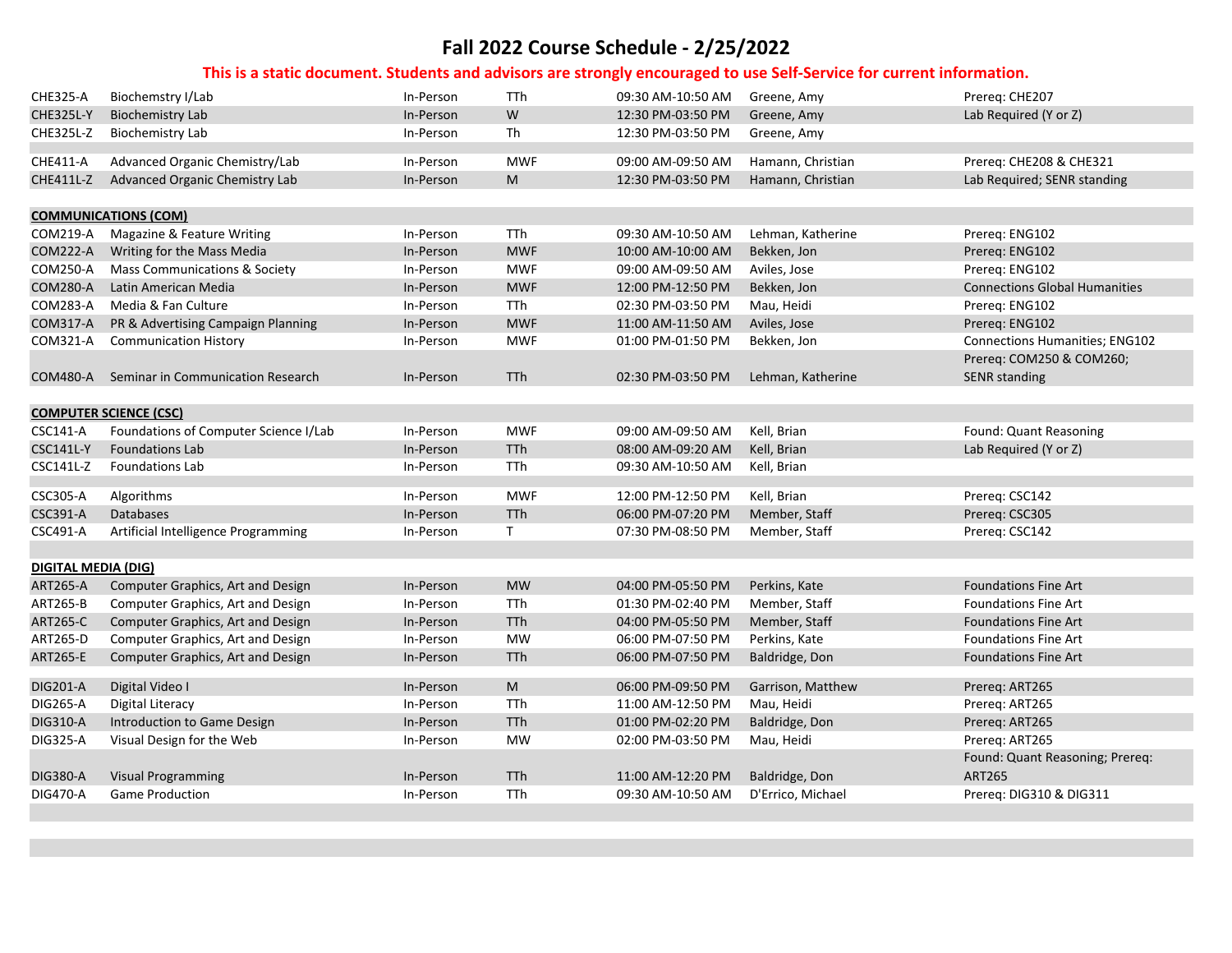#### **This is a static document. Students and advisors are strongly encouraged to use Self‐Service for current information.**

| <b>ECONOMICS (ECO)</b> |                                                                  |           |                  |                   |                                  |                                   |
|------------------------|------------------------------------------------------------------|-----------|------------------|-------------------|----------------------------------|-----------------------------------|
| ECO105-A               | <b>Principles of Economics</b>                                   | In-Person | <b>MWF</b>       | 09:00 AM-09:50 AM | Wilder, Lisa                     | <b>Foundations Social Science</b> |
| ECO105-B               | <b>Principles of Economics</b>                                   | In-Person | <b>MWF</b>       | 10:00 AM-10:50 AM | Wilder, Lisa                     | <b>Foundations Social Science</b> |
| ECO105-C               | Principles of Economics                                          | In-Person | <b>WF</b>        | 10:00 AM-11:50 AM | Ghosh, Soma                      | <b>Foundations Social Science</b> |
|                        |                                                                  |           |                  |                   |                                  | Found: Quant Reasoning; SOPH      |
| ECO207-A               | <b>Statistical Analysis for Economics &amp; Bus</b>              | In-Person | <b>MWF</b>       | 11:00 AM-11:50 AM | Saboori, Farhad                  | standing                          |
|                        |                                                                  |           |                  |                   |                                  | Found: Quant Reasoning; SOPH      |
| <b>ECO207-B</b>        | <b>Statistical Analysis for Economics &amp; Bus</b>              | In-Person | <b>TTh</b>       | 11:00 AM-12:20 PM | Saboori, Farhad                  | standing                          |
| ECO307-A               | Econometrics                                                     | In-Person | <b>MWF</b>       | 02:00 PM-02:50 PM | Saboori, Farhad                  | Prereq: ECO105 & ECO207           |
| ECO313-A               | Money & Banking                                                  | In-Person | <b>MWF</b>       | 09:00 AM-09:50 AM | Newfeld, Daria                   | Prereq: ECO105                    |
| ECO335-A               | Intermediate Microeconomic Analysis                              | Hybrid    | <b>MWF</b>       | 12:00 PM-12:50 PM | Wilder, Lisa                     | Prereg: ECO105 & ECO207           |
|                        |                                                                  |           |                  |                   |                                  |                                   |
|                        | <b>EDUCATION (EDU) - Open ONLY to Education Majors</b>           |           |                  |                   |                                  |                                   |
| <b>EDU230-A</b>        | <b>Communication Skills for Teachers</b>                         | In-Person | <b>TTh</b>       | 08:00 AM-09:20 AM | Grove, Randall                   |                                   |
| <b>EDU250-A</b>        | Child & Adolscnt Lit for Educ K-12                               | In-Person | TTh              | 11:00 AM-12:20 PM | Warfield, Rodney                 |                                   |
| EDU320-A*              | PK-4 Math/Science                                                | In-Person | <b>TTh</b>       | 09:30 AM-10:50 AM | Seidenstricker, Lydia            |                                   |
| EDU323-A*              | Early Literacy/Language Development                              | In-Person | TTh              | 11:00 AM-12:20 PM | Seidenstricker, Lydia            |                                   |
| EDU327-A*              | ELL Strategies for Developing Child                              | In-Person | Th               | 06:00 PM-08:50 PM | Holgate, Jonna                   |                                   |
| EDU328-A*              | <b>ECE Practicum</b>                                             | In-Person | $\mathsf{T}$     | 02:30 PM-04:30 PM | Seidenstricker, Lydia            |                                   |
| EDU337-A*              | Teaching Art in Elementary School                                | In-Person | T.               | 06:00 PM-08:50 PM | Holgate, Jonna                   |                                   |
| EDU338-A*              | Teaching Art in Secondary School                                 | In-Person | ${\sf W}$        | 06:00 PM-08:50 PM | Holgate, Jonna                   |                                   |
| EDU346-A*              | <b>Secondary Methods II</b>                                      | In-Person | TTh              | 09:30 AM-10:50 AM | Grove, Randall                   |                                   |
| EDU347-A*              | <b>ELL Strategies for Adolescents</b>                            | Online    | By Arrangement   | 12:00 AM-11:59 PM | Holgate, Jonna                   | Runs 8/29/22 - 9/25/22            |
| EDU350-A*              | <b>Instructnl Tech</b>                                           | Online    | W                | 06:00 PM-08:50 PM | Ford, Ashley                     |                                   |
|                        |                                                                  |           |                  |                   |                                  |                                   |
| EDU402-A*              | Early Childhood Ed Prof Seminar                                  | Online    | M                | 07:00 PM-09:00 PM | DeTuro, Michael/Warfield, Rodney |                                   |
|                        |                                                                  |           |                  |                   |                                  |                                   |
| EDU403-A*              | Secondary Professional Seminar                                   | Online    | M                | 07:00 PM-09:00 PM | DeTuro, Michael/Warfield, Rodney |                                   |
| EDU407-A*              | <b>Student Teaching-Secondary</b>                                | In-Person | By Arrangement   | 07:00 AM-04:00 PM | Shugar, Thomas                   | Runs 9/26/22 - 11/4/22            |
| EDU408-A*              | <b>Student Teaching-Secondary</b>                                | In-Person | By Arrangement   | 07:00 AM-04:00 PM | Shugar, Thomas                   | Runs 11/7/22 - 12/16/22           |
| EDU409-A*              | <b>Student Teaching-PreK-4</b>                                   | In-Person | By Arrangement   | 07:00 AM-04:00 PM | Member, Staff                    | Runs 8/29/22 - 10/18/22           |
| EDU410-A*              | <b>Student Teaching-ECE</b>                                      | In-Person | By Arrangement   | 07:00 AM-04:00 PM | Member, Staff                    | Runs 10/20/22 - 12/9/22           |
|                        |                                                                  |           |                  |                   |                                  |                                   |
| SPE210-A*              | Introduction to Special Educ PreK-12                             | In-Person | T <sub>T</sub> h | 09:30 AM-10:50 AM | Warfield, Rodney                 |                                   |
| SPE250-A*              | Child & Adolscnt Lit for Educ K-12                               | In-Person | TTh              | 11:00 AM-12:20 PM | Warfield, Rodney                 |                                   |
| SPE340-A*              | Secondary Inclusive Classroom                                    | Online    | By Arrangement   | 12:00 AM-11:59 PM | Warfield, Rodney                 |                                   |
| SPE380-A*              | PK-4 Inclusive Classroom                                         | In-Person | TTh              | 09:30 AM-10:50 AM | Warfield, Rodney                 |                                   |
|                        | *Open only to Students Admitted to Teacher Certification Program |           |                  |                   |                                  |                                   |

 Students who wish to work for Pennsylvania teaching certification must consult with an Education Department adviser before registering for courses. After three semesters of study, all teacher certification candidates must apply in writing to be accepted in to the Education Teacher Certification Program. Applications are available through the Education Office.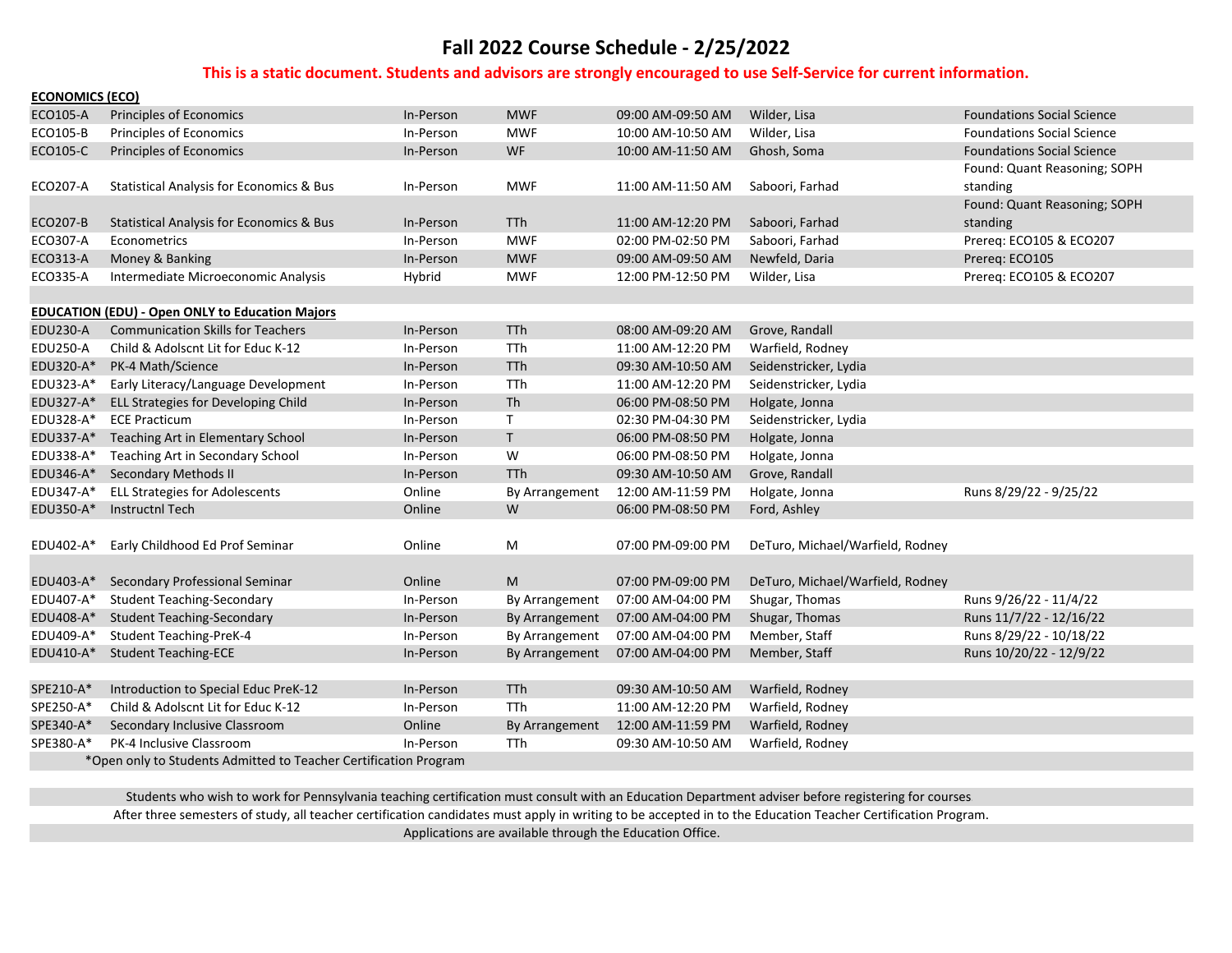| <b>ENGLISH (ENG)</b> |                                       |           |                |                   |                   |                                       |
|----------------------|---------------------------------------|-----------|----------------|-------------------|-------------------|---------------------------------------|
|                      | ENG101-C1 Composition                 | Hybrid    | TTh            | 08:00 AM-09:20 AM | Leinbach, Leslie  | English                               |
|                      | ENG101-C2 Composition                 | Hybrid    | TTh            | 09:30 AM-10:50 AM | Member, Staff     | English                               |
|                      | ENG101-C3 Composition                 | Hybrid    | TTh            | 11:00 AM-12:20 PM | Member, Staff     | English                               |
|                      | ENG101-C4 Composition                 | Hybrid    | TTh            | 11:00 AM-12:20 PM | Wolbers, Marian   | English                               |
|                      | ENG101-C5 Composition                 | Hybrid    | TTh            | 01:00 PM-02:20 PM | Member, Staff     | English                               |
|                      | ENG101-C6 Composition                 | In-Person | TTh            | 02:30 PM-03:50 PM | Wolbers, Marian   | English                               |
|                      | ENG101-C7 Composition                 | In-Person | <b>MWF</b>     | 08:00 AM-08:50 AM | Morris, Lawrence  | English                               |
|                      | ENG101-C8 Composition                 | Hybrid    | <b>MWF</b>     | 09:00 AM-09:50 AM | Member, Staff     | English                               |
|                      | ENG101-C9 Composition                 | Hybrid    | <b>MWF</b>     | 09:00 AM-09:50 AM | Member, Staff     | English                               |
|                      | ENG101-C10 Composition                | Hybrid    | <b>MWF</b>     | 10:00 AM-10:50 AM | McDonnell, Maria  | English                               |
|                      | ENG101-C11 Composition                | Hybrid    | <b>MWF</b>     | 11:00 AM-11:50 AM | Member, Staff     | English                               |
|                      | ENG101-C12 Composition                | Hybrid    | <b>MWF</b>     | 11:00 AM-11:50 AM | Member, Staff     | English                               |
|                      | ENG101-C13 Composition                | In-Person | <b>MWF</b>     | 12:00 PM-12:50 PM | Greenwood, Denise | English                               |
|                      | ENG101-C14 Composition                | Hybrid    | <b>MWF</b>     | 01:00 PM-01:50 PM | Bassett, Conner   | English                               |
|                      | ENG101-C15 Composition                | Hybrid    | <b>MWF</b>     | 01:00 PM-01:50 PM | Member, Staff     | English                               |
|                      | ENG101-C16 Composition                | Hybrid    | <b>MWF</b>     | 02:00 PM-02:50 PM | Member, Staff     | English                               |
|                      |                                       |           |                |                   |                   |                                       |
|                      | ENG101-G1 Composition                 | Hybrid    | <b>MWF</b>     | 08:00 AM-08:50 AM | Member, Staff     | English                               |
|                      | ENG101-G2 Composition                 | In-Person | <b>MWF</b>     | 09:00 AM-09:50 AM | Speese, James     | English                               |
|                      | ENG101-G3 Composition                 | Hybrid    | <b>MWF</b>     | 10:00 AM-10:50 AM | Bassett, Conner   | English                               |
|                      | ENG101-G4 Composition                 | Hybrid    | <b>MWF</b>     | 10:00 AM-10:50 AM | Member, Staff     | English                               |
|                      | ENG101-G5 Composition                 | In-Person | <b>MWF</b>     | 11:00 AM-11:50 AM | Member, Staff     | English                               |
|                      | ENG101-G6 Composition                 | Hybrid    | <b>MWF</b>     | 12:00 PM-12:50 PM | Hilberg, Jaclyn   | English                               |
|                      | ENG101-G7 Composition                 | Hybrid    | <b>MWF</b>     | 12:00 PM-12:50 PM | Member, Staff     | English                               |
|                      | ENG101-G8 Composition                 | In-Person | <b>MWF</b>     | 01:00 PM-01:50 PM | Speese, James     | English                               |
|                      | ENG101-H1 Composition                 | In-Person | TTh            | 09:30 AM-10:50 AM | Ziegler, Lena     | English; HONORS                       |
|                      | ENG101-H2 Composition                 | In-Person | TTh            | 11:00 AM-12:20 PM | Ziegler, Lena     | English; HONORS                       |
|                      | ENG101-H3 Composition                 | In-Person | TTh            | 01:00 PM-02:20 PM | Ziegler, Lena     | English; HONORS                       |
|                      |                                       |           |                |                   |                   |                                       |
| <b>ENG101-L</b>      | Composition                           | Hybrid    | <b>MWF</b>     | 10:00 AM-10:50 AM | Hilberg, Jaclyn   | English                               |
| ENG102-A1            | Writing with Texts                    | In-Person | TTh            | 09:30 AM-10:50 AM | Barbieri, Theresa | English; Prereq: ENG101               |
| <b>ENG135-B</b>      | Introduction to Literature            | Hybrid    | TTh            | 01:00 PM-02:20 PM | Wolbers, Marian   | <b>Foundations Humanities</b>         |
| <b>ENG201-A</b>      | Br Text To 1780                       | In-Person | TTh            | 09:30 AM-10:50 AM | Morris, Lawrence  | Prereg: ENG102                        |
| <b>ENG204-A</b>      | General Survey of American Literature | Hybrid    | <b>MWF</b>     | 11:00 AM-11:50 PM | Goodman, Lesley   | <b>Connections Humanities; ENG102</b> |
| <b>ENG225-A</b>      | <b>Creative Writing</b>               | Hybrid    | <b>MWF</b>     | 12:00 PM-12:50 PM | Bassett, Conner   | Prereq: ENG102                        |
| <b>ENG235-A</b>      | Mean Girls                            | Hybrid    | <b>MWF</b>     | 02:00 PM-02:50 PM | Greenwood, Denise | <b>Connections Humanities; ENG102</b> |
| <b>ENG301-A</b>      | Hist Study Lang                       | In-Person | <b>MWF</b>     | 10:00 AM-10:50 AM | Morris, Lawrence  |                                       |
| <b>ENG373-A</b>      | Modern British & Irish Fiction        | In-Person | <b>MWF</b>     | 01:00 AM-01:50 PM | Goodman, Lesley   | Prereq: ENG102                        |
| <b>ENG390-A</b>      | Writing for Non-Profits               | In-Person | TTh            | 11:00 AM-12:20 PM | Hilberg, Jaclyn   | Prereg: ENG102                        |
| <b>ENG491-A</b>      | Senior Seminar                        | Hybrid    | By Arrangement | 08:00 AM-11:59 PM | Member, Staff     |                                       |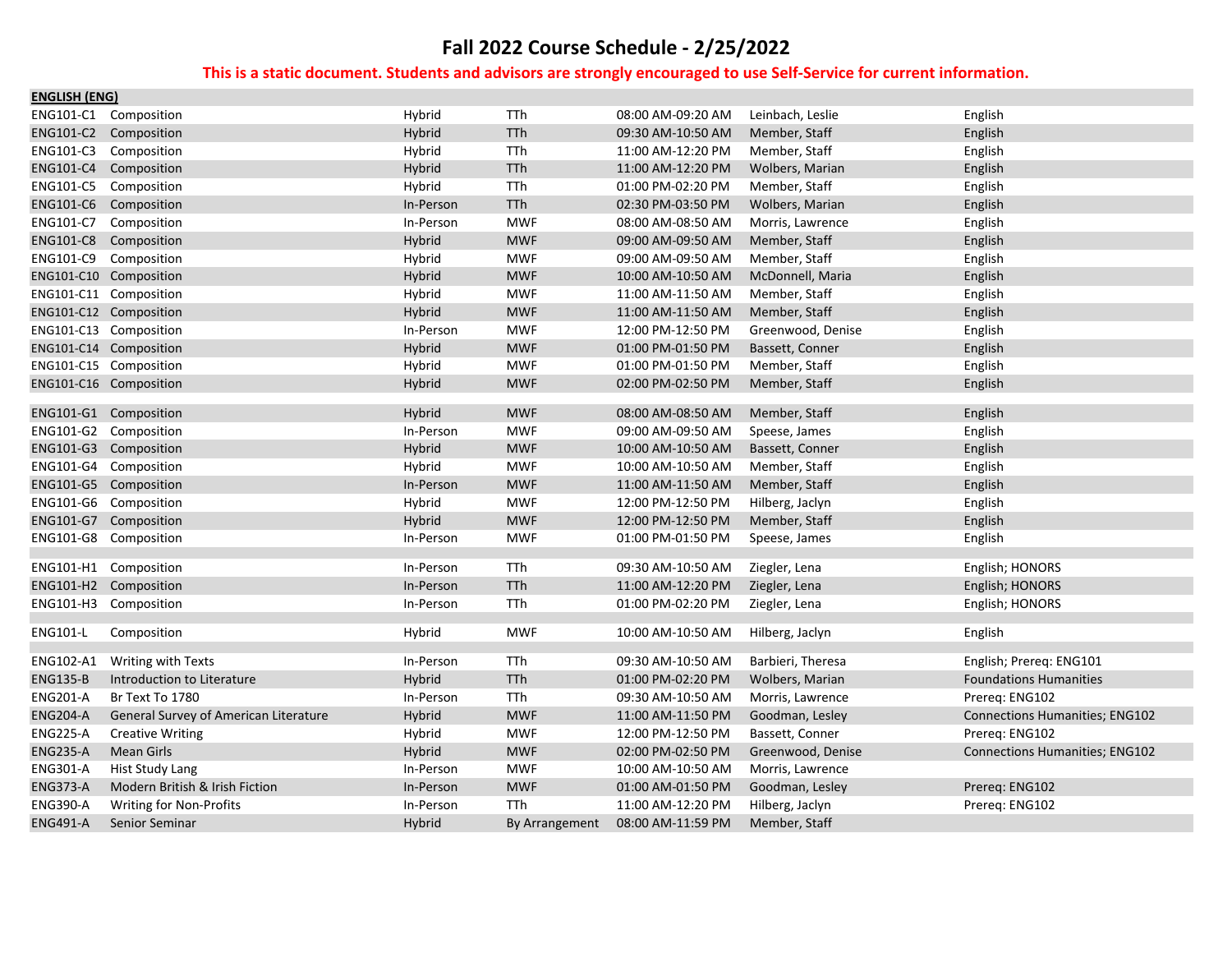|                  | <b>ENVIRONMENTAL STUDIES &amp; SCIENCE (ESS)</b>    |           |              |                   |                                                         |                                    |
|------------------|-----------------------------------------------------|-----------|--------------|-------------------|---------------------------------------------------------|------------------------------------|
| ANT101-A         | Introduction to Cultural Anthropology               | In-Person | TTh          | 08:00 AM-09:20 AM | Thompson, Barton                                        | <b>Foundations Social Science</b>  |
| <b>ANT303-A</b>  | Food & Culture                                      | In-Person | <b>TTh</b>   | 01:00 PM-02:20 PM | Blakely, Thomas                                         |                                    |
| <b>BIO151-A</b>  | General Biology I: Structure & Function             | In-Person | <b>MWF</b>   | 08:00 AM-08:50 AM | Brylawski, Bryce                                        | <b>Priority Science Majors</b>     |
| <b>BIO151L-W</b> | General I Lab                                       | In-Person | $\mathsf{T}$ | 01:00 PM-03:50 PM | Brylawski, Alice                                        | <b>Foundations Natural Science</b> |
| <b>BIO151L-X</b> | General I Lab                                       | In-Person | W            | 01:00 PM-03:50 PM | Brylawski, Bryce                                        | Lab Required (W, X or Y)           |
| <b>BIO151L-Y</b> | General I Lab                                       | In-Person | Th           | 08:00 AM-10:50 AM | Brylawski, Alice                                        |                                    |
|                  |                                                     |           |              |                   |                                                         |                                    |
| <b>BIO152-A</b>  | General Biology II: Ecology/Evolution/Sys           | In-Person | <b>MWF</b>   | 11:00 AM-11:50 AM | Mech, Stephen/Samuelsen, Andrew Priority Science Majors |                                    |
| <b>BIO152L-X</b> | General II Lab                                      | In-Person | W            | 01:00 PM-03:50 PM | Brylawski, Alice                                        | <b>Foundations Natural Science</b> |
| <b>BIO152L-Y</b> | General II Lab                                      | In-Person | <b>Th</b>    | 08:00 AM-10:50 AM | Mech, Stephen                                           | Lab Required (X, Y or Z)           |
| <b>BIO152L-Z</b> | General II Lab                                      | In-Person | Th           | 01:00 PM-03:50 PM | Brylawski, Alice                                        |                                    |
|                  |                                                     |           |              |                   |                                                         |                                    |
| <b>BIO203-A</b>  | <b>General Biology III: Genetics</b>                | In-Person | <b>MWF</b>   | 10:00 AM-10:50 AM | Mech, Stephen/Samuelsen, Andrew                         |                                    |
|                  |                                                     |           |              |                   |                                                         |                                    |
|                  |                                                     |           |              |                   |                                                         | Found: Quant Reasoning; SOPH       |
| <b>ECO207-A</b>  | <b>Statistical Analysis for Economics &amp; Bus</b> | In-Person | <b>MWF</b>   | 11:00 AM-11:50 AM | Saboori, Farhad                                         | standing                           |
|                  |                                                     |           |              |                   |                                                         | Found: Quant Reasoning; SOPH       |
| <b>ECO207-B</b>  | <b>Statistical Analysis for Economics &amp; Bus</b> | In-Person | <b>TTh</b>   | 11:00 AM-12:20 PM | Saboori, Farhad                                         | standing                           |
| ESS205-A         | Physical Geology/Lab                                | In-Person | <b>TTh</b>   | 11:00 AM-12:20 PM | Kauffman, Shelley                                       | <b>Foundations Natural Science</b> |
| ESS205L-Z        | Geology Lab                                         | In-Person | Th           | 01:00 PM-03:50 PM | Kauffman, Shelley                                       | Lab Required                       |
|                  |                                                     |           |              |                   |                                                         |                                    |
| ESS310-A         | Pollution: Effects & Remediation                    | In-Person | <b>TTh</b>   | 09:30 AM-10:50 AM | Brylawski, Bryce                                        |                                    |
| PSY100-A         | <b>General Psychology</b>                           | In-Person | <b>MWF</b>   | 12:00 PM-12:50 PM | Green, Marsha                                           | <b>Foundations Social Science</b>  |
| <b>PSY100-B</b>  | General Psychology                                  | In-Person | <b>MWF</b>   | 01:00 PM-01:50 PM | Green, Marsha                                           | <b>Foundations Social Science</b>  |
| <b>PSY100-C</b>  | <b>General Psychology</b>                           | In-Person | <b>MWF</b>   | 03:00 PM-03:50 PM | Seidman, Gwendolyn                                      | <b>Foundations Social Science</b>  |
| PSY100-E         | <b>General Psychology</b>                           | In-Person | TTh          | 01:00 PM-02:20 PM | Couchman, Justin                                        | <b>Foundations Social Science</b>  |
|                  |                                                     |           |              |                   |                                                         | Found: Quant Reasoning; Prereq:    |
| PSY200-A         | <b>Statistics for the Behavioral Sciences</b>       | In-Person | TTh          | 01:00 PM-02:20 PM | Hughes, Susan                                           | <b>PSY100</b>                      |
| <b>PSY200L-Y</b> | <b>Statistics Lab</b>                               | In-Person | W            | 11:00 AM-12:50 PM | Hughes, Susan                                           | Lab Required (Y or Z)              |
| <b>PSY200L-Z</b> | <b>Statistics Lab</b>                               | In-Person | W            | 02:00 PM-03:50 PM | Hughes, Susan                                           |                                    |
| PSY201-A         | Research II                                         | In-Person | <b>TTh</b>   | 11:00 AM-12:20 PM | Feigenson, Keith                                        | Prereq: PSY200                     |
| PSY201L-Y        | Research Lab                                        | In-Person | ${\sf M}$    | 09:00 AM-10:50 AM | Feigenson, Keith                                        | Lab Required (Y or Z)              |
| PSY201L-Z        | Research Lab                                        | In-Person | M            | 12:00 PM-01:50 PM | Feigenson, Keith                                        |                                    |
|                  |                                                     |           |              |                   |                                                         |                                    |
| SOC211-A         | <b>Statistics</b>                                   | Hybrid    | TTh          | 09:30 AM-10:50 AM | Jennings, Brian                                         | Found: Quant Reasoning             |
| SOC211L-Y        | <b>Statistics Lab</b>                               | Hybrid    | <b>MW</b>    | 10:00 AM-10:50 AM | Jennings, Brian                                         | Lab Required (Y or Z)              |
| SOC211L-Z        | <b>Statistics Lab</b>                               | Hybrid    | <b>MW</b>    | 11:00 AM-11:50 AM | Jennings, Brian                                         |                                    |
|                  |                                                     |           |              |                   |                                                         |                                    |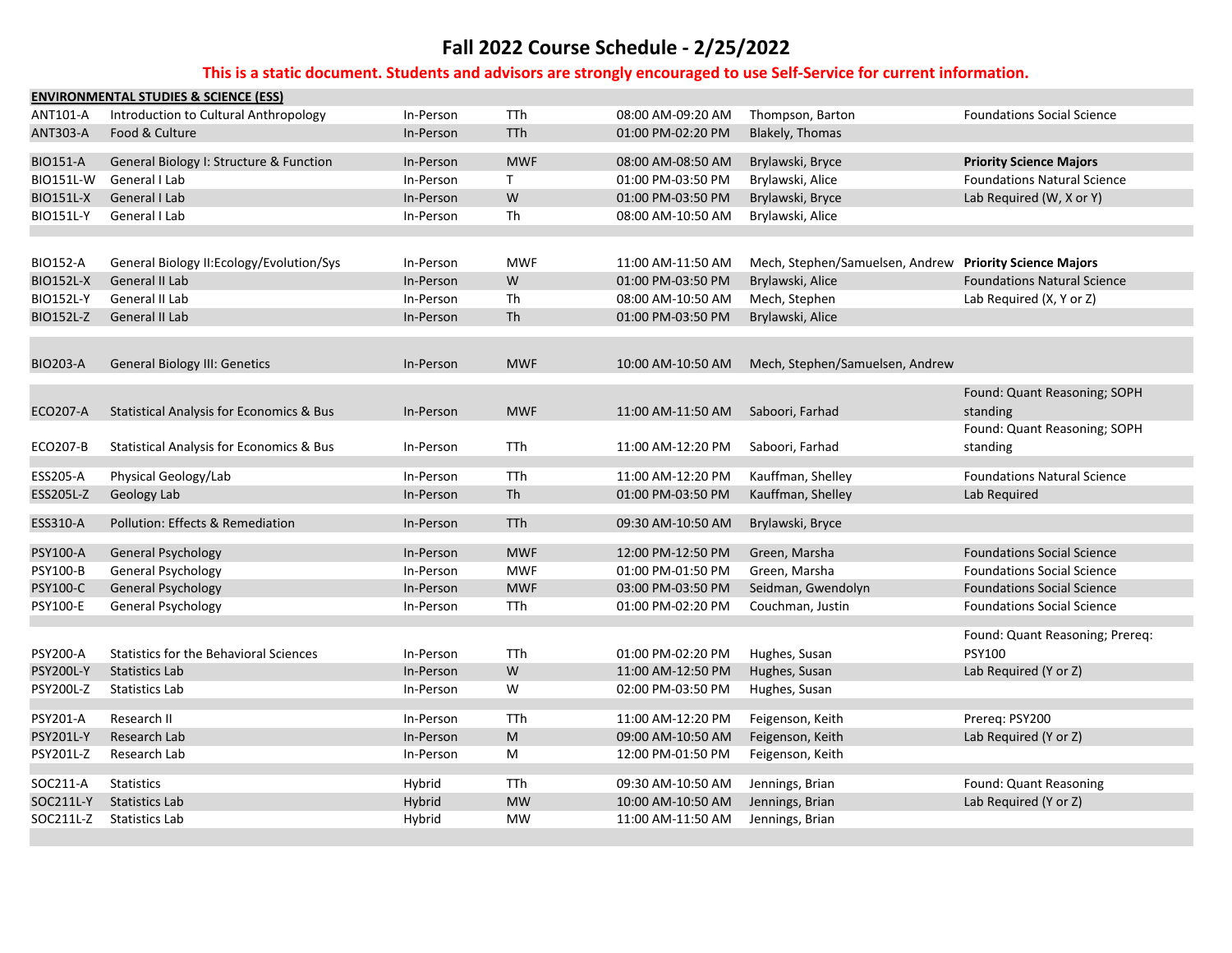### **This is a static document. Students and advisors are strongly encouraged to use Self‐Service for current information.**

**FASHION (FAS)**

| <b>FASHION (FAS)</b> |                                          |           |              |                   |                    |                                                  |
|----------------------|------------------------------------------|-----------|--------------|-------------------|--------------------|--------------------------------------------------|
| <b>FAS105-A</b>      | Visual Literacy for Fashion              | In-Person | TTh          | 09:00 AM-10:50 AM | Member, Staff      | \$25 FEE; Fashion or Alpha Majors<br><b>ONLY</b> |
|                      |                                          |           |              |                   |                    | Fashion or Alpha Majors ONLY; Lab                |
| <b>FAS112-A</b>      | <b>Fashion Fundamentals</b>              | In-Person | TTh          | 08:00 AM-08:50 AM | Burdalski, Doreen  | Required (Y or Z)                                |
| <b>FAS112L-Y</b>     | <b>Fashion Fnd Lab</b>                   | In-Person | $\mathsf{T}$ | 09:00 AM-11:50 AM | Mueller, Sarah     | \$50 FEE                                         |
| FAS112L-Z            | Fashion Fnd Lab                          | In-Person | $\mathsf{T}$ | 01:00 PM-03:50 PM | Mueller, Sarah     | \$50 FEE                                         |
| <b>FAS200-A</b>      | <b>Textile Fundamentals</b>              | In-Person | <b>MWF</b>   | 09:00 AM-09:50 AM | Burdett, Joycelyn  | Lab Required                                     |
| <b>FAS200L-Z</b>     | <b>Textile Lab</b>                       | In-Person | W            | 01:00 PM-02:50 PM | Burdett, Joycelyn  | \$25 FEE                                         |
| <b>FAS202-A</b>      | History of Fashion                       | In-Person | <b>MWF</b>   | 11:00 AM-11:50 AM | Burdett, Joycelyn  |                                                  |
| <b>FAS208-A</b>      | <b>Fashion Business</b>                  | In-Person | TTh          | 02:30 PM-03:50 PM | Burdalski, Doreen  | Prereg: FAS112; Lab Required                     |
| <b>FAS208L-Z</b>     | Fashion Business/Lab                     | In-Person | W            | 06:30 PM-08:30 PM | Burdalski, Doreen  |                                                  |
| FAS210-A             | Fashion Product Development/Lab          | In-Person | TTh          | 11:00 AM-12:20 PM | Member, Staff      | Prereq: FAS105 & FAS112; Lab                     |
| <b>FAS210L-Z</b>     | <b>Product Development Lab</b>           | In-Person | W            | 09:00 AM-11:50 AM | Member, Staff      | Required                                         |
|                      |                                          |           |              |                   |                    | \$175 FEE; Prereq: FAS112 or FAS220 or           |
| <b>FAS225-A</b>      | <b>CAD</b>                               | In-Person | M            | 01:00 PM-03:50 PM | Oh-Ranck, MeeAe    | <b>THR220</b>                                    |
|                      |                                          |           |              |                   |                    | \$150 FEE; Prereq: FAS105 & (FAS112 or           |
| <b>FAS230-A</b>      | <b>Fashion Illustration</b>              | In-Person | W            | 01:00 PM-03:50 PM | Oh-Ranck, MeeAe    | <b>FAS220)</b>                                   |
| <b>FAS250-A</b>      | Intermediate Clothing Construction       | In-Person | Th           | 09:00 AM-11:50 AM | Trimpey, Paula     | \$100 FEE                                        |
| <b>FAS340-A</b>      | <b>Draping</b>                           | In-Person | W            | 01:00 PM-04:50 PM | Trimpey, Paula     | \$100 FEE; Prereq: FAS342                        |
| <b>FAS350-A</b>      | <b>Advanced Construction Techniques</b>  | In-Person | ${\sf M}$    | 09:00 AM-12:50 PM | Trimpey, Paula     | \$100 FEE; Prereq: FAS250 & FAS342               |
| <b>FAS372-A</b>      | Concept Development, Fashion Design      | In-Person | F.           | 09:00 AM-11:50 AM | Oh-Ranck, MeeAe    | Prereg: FAS105                                   |
|                      |                                          |           |              |                   |                    |                                                  |
|                      | <b>FIRST YEAR SEMINAR (FYS)</b>          |           |              |                   |                    |                                                  |
| <b>FYS100-A</b>      | FY Sem: Media Literacy                   | In-Person | <b>MWF</b>   | 12:00 PM-12:50 PM | Aviles, Jose       | <b>First Year Seminar</b>                        |
| FYS100-A1            | FY Sem: Finding Your Voice               | In-Person | <b>MWF</b>   | 12:00 PM-12:50 PM | Black, Tamara      | First Year Seminar                               |
| <b>FYS100-B</b>      | FY Sem: How We See                       | In-Person | <b>MWF</b>   | 10:00 AM-10:50 AM | Barragan, Maite    | First Year Seminar                               |
| FYS100-B1            | FY Sem: The Meaning of Life              | Hybrid    | TTh          | 09:30 AM-10:20 AM | Sensenig, Melvin   | First Year Seminar                               |
| FYS100-B2            | FY Sem: The Meaning of Life              | Hybrid    | <b>TTh</b>   | 01:00 PM-02:20 PM | Sensenig, Melvin   | First Year Seminar                               |
| FYS100-C             | FY Sem: Diversity on Trial               | In-Person | MWF          | 11:00 AM-11:50 AM | Buerke, Brian      | First Year Seminar                               |
| FYS100-D             | FY Sem: Heroes & Villains                | In-Person | <b>MWF</b>   | 11:00 AM-11:50 AM | Pankratz, John     | First Year Seminar                               |
| <b>FYS100-E</b>      | FY Sem:                                  | Hybrid    | TTh          | 11:00 AM-12:20 PM | Jennings, Brian    | First Year Seminar                               |
| FYS100-G             | FY Sem:Conspiracies/HONORS               | In-Person | TTh          | 11:00 AM-12:20 PM | Couchman, Justin   | First Year Seminar                               |
| FYS100-I             | FY Sem: Star Wars: Good, Bad & Sociology | In-Person | TTh          | 09:30 AM-10:50 AM | Kiester, Elizabeth | First Year Seminar                               |
| FYS100-J             | FY Sem: The Truth of Suffering           | In-Person | <b>MWF</b>   | 12:00 PM-12:50 PM | Forte, Victor      | First Year Seminar                               |
| FYS100-K             | FY Sem: First Philosophy                 | In-Person | <b>MWF</b>   | 10:00 AM-10:50 AM | Wernicki, Nicholas | <b>First Year Seminar</b>                        |
| FYS100-M             | FY Sem: Technology & Society/HONORS      | In-Person | <b>TTh</b>   | 02:30 PM-03:50 PM | deSyon, Guillaume  | First Year Seminar                               |
| FYS100-N             | FY Sem: Exploring History & Memory       | In-Person | <b>MWF</b>   | 03:00 PM-03:50 PM | Tanner, David      | First Year Seminar                               |
| FYS100-P             | FY Sem: Healthy Living in College        | In-Person | <b>TTh</b>   | 11:00 AM-12:20 PM | Aguino, Hilary     | First Year Seminar                               |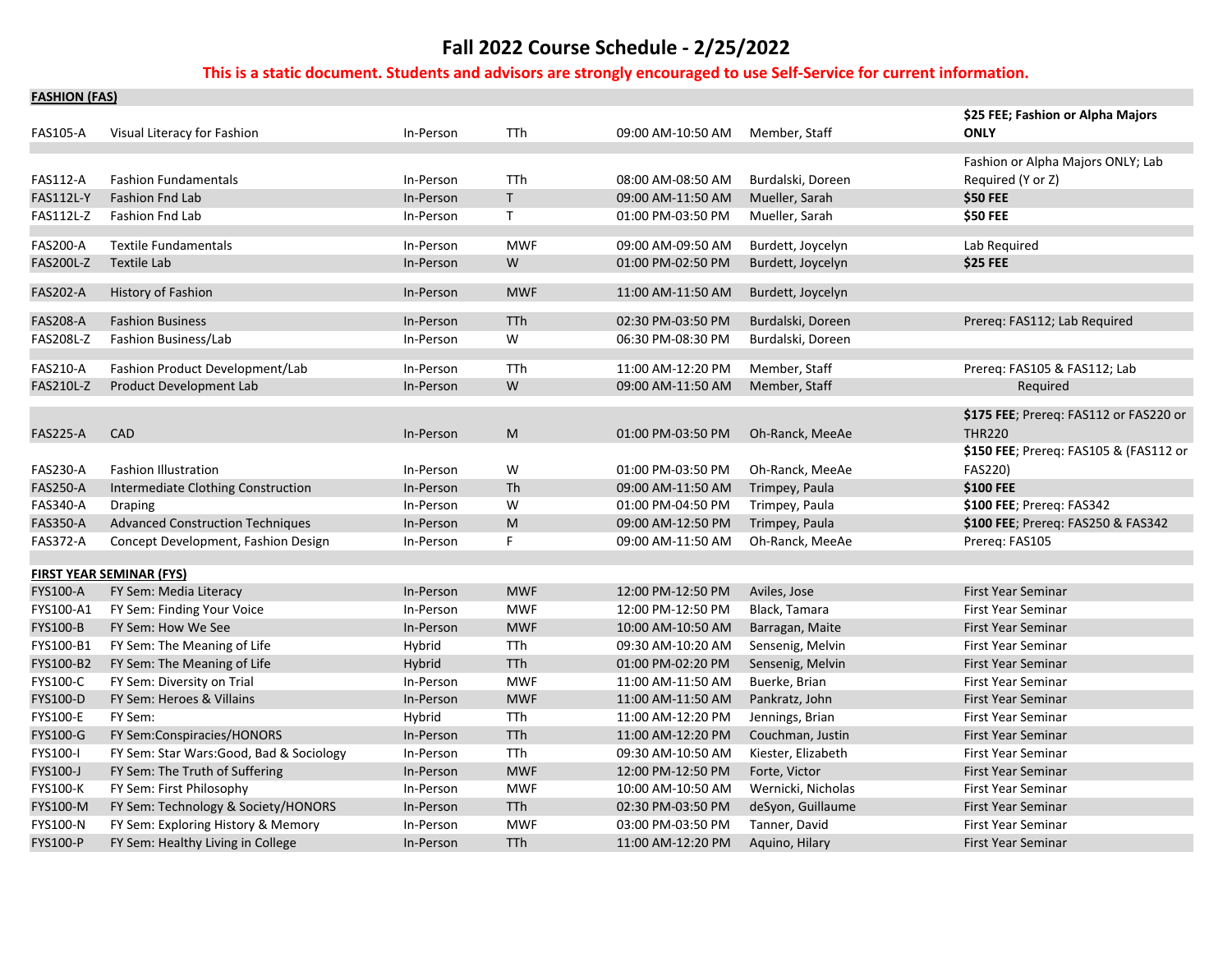| FYS100-Q             | FY Sem: Japanese Culture                 | In-Person | <b>MWF</b> | 11:00 AM-11:50 AM            | Wolbers, Marian   | First Year Seminar                                    |
|----------------------|------------------------------------------|-----------|------------|------------------------------|-------------------|-------------------------------------------------------|
| FYS100-R1            | FY Sem: Satan & Hell                     | In-Person | <b>MWF</b> | 09:00 AM-09:50 AM            | Koosed, Jennifer  | <b>First Year Seminar</b>                             |
| FYS100-S             | FY Sem: Greening our Campus              | In-Person | TTh        | 11:00 AM-12:20 PM            | Ghosh, Soma       | <b>First Year Seminar</b>                             |
| <b>FYS100-V</b>      | FY Sem: Cultural Politics of Hip Hop     | In-Person | <b>MWF</b> | 12:00 PM-12:50 PM            | D'Errico, Michael | <b>First Year Seminar</b>                             |
| FYS100-W             | FY Sem: Entrepreneurial Mindset          | In-Person | TTh        | 11:00 AM-12:20 PM            | Rohde, Bonnie     | First Year Seminar                                    |
| <b>FYS100-X</b>      | FY Sem: Liberal Sciences                 | In-Person | <b>MWF</b> | 08:00 AM-08:50 AM            | Hamann, Christian | <b>First Year Seminar</b>                             |
| FYS100-Z             | FY Sem: Self-Explor/Reflect in Poltcs    | In-Person | <b>MWF</b> | 10:00 AM-10:50 AM            | Munir, Hayley     | <b>First Year Seminar</b>                             |
| <b>FRENCH (FRE)</b>  |                                          |           |            |                              |                   |                                                       |
| FRE101-B             | Elementary I                             | In-Person | <b>MWF</b> | 11:00 AM-11:50 AM            | Member, Staff     | World Lang & Cultures                                 |
| FRE101-C             | Elementary I                             | In-Person | <b>MWF</b> | 01:00 PM-01:50 PM            | Member, Staff     | World Lang & Cultures                                 |
| <b>FRE201-A</b>      | Intermediate I                           | In-Person | <b>MWF</b> | 11:00 AM-11:50 AM John, Adam |                   | World Lang & Cultures; Prereq: FRE102<br>or placement |
|                      |                                          |           |            |                              |                   | Connections Global Humanities; Prereq:                |
| <b>FRE301-A</b>      | Advanced I                               | In-Person | <b>MWF</b> | 09:00 AM-09:50 AM            | John, Adam        | FRE102 or placement                                   |
| <b>FRE305-A</b>      | Practicum                                | In-Person | <b>MWF</b> | 09:00 AM-09:50 AM            | John, Adam        |                                                       |
|                      |                                          |           |            |                              |                   |                                                       |
|                      | <b>GAME &amp; SIMULATION DEVELOPMENT</b> |           |            |                              |                   |                                                       |
| <b>ART265-A</b>      | Computer Graphics, Art and Design        | In-Person | <b>MW</b>  | 04:00 PM-05:50 PM            | Perkins, Kate     | <b>Foundations Fine Art</b>                           |
| <b>ART265-B</b>      | Computer Graphics, Art and Design        | In-Person | <b>TTh</b> | 01:30 PM-02:40 PM            | Member, Staff     | <b>Foundations Fine Art</b>                           |
| ART265-C             | Computer Graphics, Art and Design        | In-Person | TTh        | 04:00 PM-05:50 PM            | Member, Staff     | <b>Foundations Fine Art</b>                           |
| <b>ART265-D</b>      | Computer Graphics, Art and Design        | In-Person | <b>MW</b>  | 06:00 PM-07:50 PM            | Perkins, Kate     | <b>Foundations Fine Art</b>                           |
| ART265-E             | Computer Graphics, Art and Design        | In-Person | <b>TTh</b> | 06:00 PM-07:50 PM            | Baldridge, Don    | <b>Foundations Fine Art</b>                           |
|                      |                                          |           |            |                              |                   |                                                       |
| DIG310-A             | Introduction to Game Design              | In-Person | TTh        | 01:00 PM-02:20 PM            | Baldridge, Don    | Prereq: ART265                                        |
|                      |                                          |           |            |                              |                   | Found: Quant Reasoning; Prereq:                       |
| <b>DIG380-A</b>      | <b>Visual Programming</b>                | In-Person | <b>TTh</b> | 11:00 AM-12:20 PM            | Baldridge, Don    | <b>ART265</b>                                         |
| <b>DIG470-A</b>      | <b>Game Production</b>                   | In-Person | TTh        | 09:30 AM-10:50 AM            | D'Errico, Michael | Prereq: DIG310 & DIG311                               |
| <b>GERMAN (GER)</b>  |                                          |           |            |                              |                   |                                                       |
| GER101-A             | Elementary I                             | In-Person | <b>MWF</b> | 11:00 AM-11:50 AM            | Member, Staff     | World Lang & Cultures                                 |
|                      |                                          |           |            |                              |                   | World Lang & Cultures; Prereq: GER102                 |
| GER201-A             | Intermediate I                           | In-Person | <b>MWF</b> | 01:00 PM-01:50 PM            | Member, Staff     | or placement                                          |
| <b>HISTORY (HIS)</b> |                                          |           |            |                              |                   |                                                       |
| <b>HIS122-A</b>      | Medieval/Early Modern Civilization       | In-Person | <b>MWF</b> | 02:00 PM-02:50 PM            | Turning, Patricia | <b>Foundations Humanities</b>                         |
| HIS136-A             | World History II                         | In-Person | TTh        | 09:30 AM-10:50 AM            | Dillingham, Alan  | <b>Foundations Humanities</b>                         |
| <b>HIS151-A</b>      | Origins of American Civilization         | In-Person | <b>MWF</b> | 08:00 AM-08:50 AM            | Pankratz, John    | <b>Foundations Humanities</b>                         |
| <b>HIS153-A</b>      | US History Since 1865                    | Hybrid    | TTh        | 11:00 AM-12:20 PM            | Fletcher, Kami    | <b>Foundations Humanities</b>                         |
| <b>HIS202-A</b>      | History of Race & Ethnicity in the US    | Hybrid    | <b>TTh</b> | 01:00 PM-02:20 PM            | Fletcher, Kami    | <b>Foundations Humanities</b>                         |
| <b>HIS205-A</b>      | History of Medicine in the US            | In-Person | TTh        | 01:00 PM-02:20 PM            | Aquino, Hilary    | <b>Connections Humanities</b>                         |
| <b>HIS221-A</b>      | Ancient Cultures of the Americas         | In-Person | TTh        | 11:00 AM-12:20 PM            | Dillingham, Alan  | <b>Connections Global Humanities</b>                  |
| <b>HIS262-A</b>      | Reformation                              | In-Person | <b>MWF</b> | 01:00 PM-01:50 PM            | Turning, Patricia | <b>Foundations Humanities</b>                         |
| <b>HIS280-A</b>      | Environmental History of US              | In-Person | <b>MWF</b> | 09:00 AM-09:50 AM            | Pankratz, John    | <b>Connections Global Humanities</b>                  |
|                      |                                          |           |            |                              |                   |                                                       |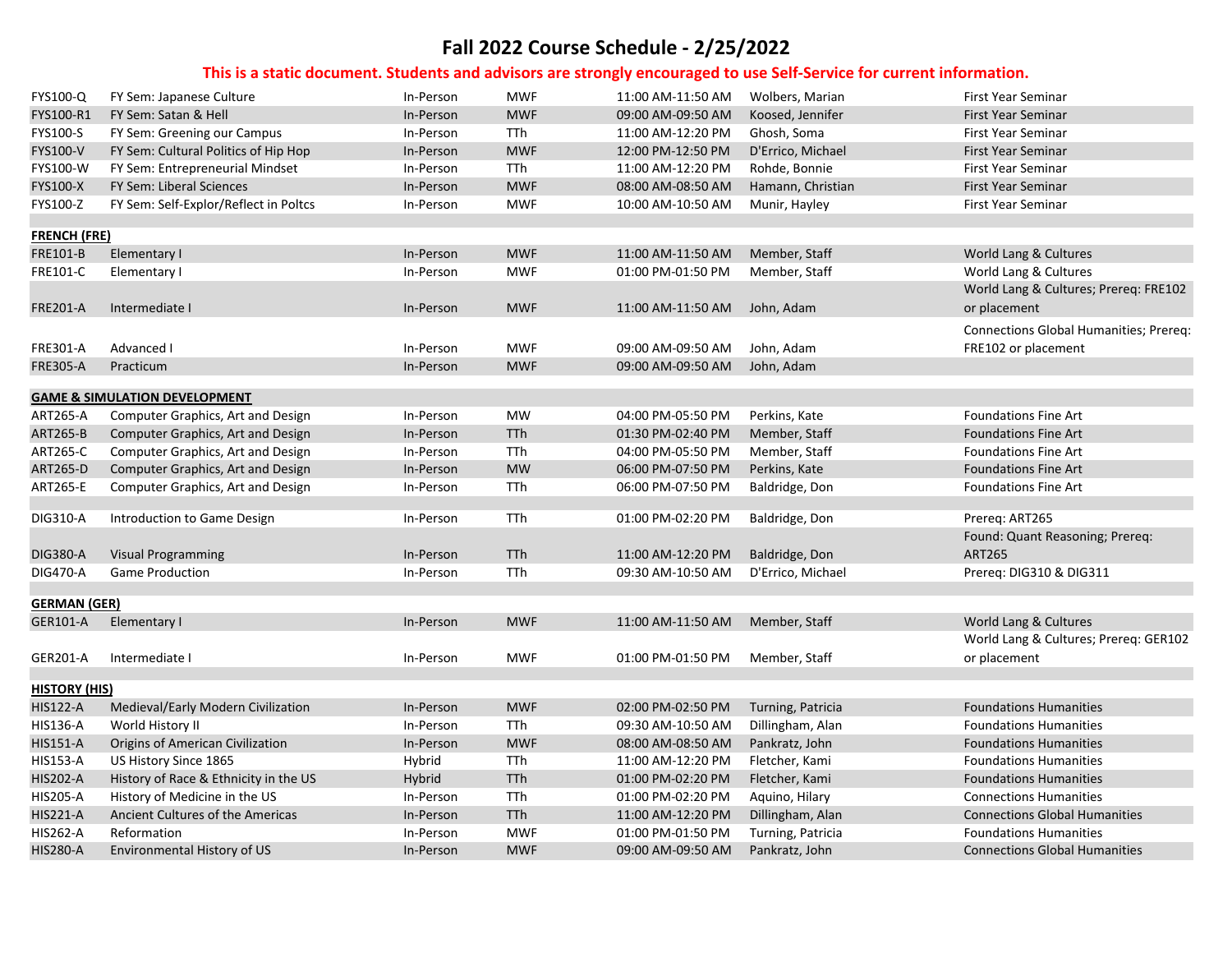| <b>HIS325-A</b>          | Rise and Fall of American Slavery      | In-Person | TTh        | 02:30 PM-03:50 PM | Fletcher, Kami      | <b>Connections Global Humanities</b> |
|--------------------------|----------------------------------------|-----------|------------|-------------------|---------------------|--------------------------------------|
| <b>HIS361-A</b>          | Early Middle Ages (500-1000)           | In-Person | <b>MWF</b> | 11:00 AM-11:50 AM | Turning, Patricia   | <b>Connections Global Humanities</b> |
| <b>HIS373-A</b>          | Holocaust                              | In-Person | TTh        | 02:30 PM-03:50 PM | deSyon, Guillaume   | <b>Connections Global Humanities</b> |
| <b>HIS383-A</b>          | <b>Advanced Special Topics</b>         | In-Person | TTh        | 01:00 PM-02:20 PM | Dillingham, Alan    |                                      |
| <b>HIS493-A</b>          | Seminar-US Topics                      | In-Person | TTh        | 09:30 AM-10:50 AM | Pankratz, John      |                                      |
|                          |                                        |           |            |                   |                     |                                      |
|                          | <b>INTERNATIONAL RELATIONS</b>         |           |            |                   |                     |                                      |
| <b>POL205-A</b>          | <b>Comparative Politics</b>            | In-Person | <b>MWF</b> | 12:00 PM-12:50 PM | Henceroth, Nathan   | <b>Foundations Social Science</b>    |
|                          |                                        |           |            |                   |                     | Prereq: SOC101 & SOC213 & (SOC210    |
|                          |                                        |           |            |                   |                     | or PSY200) & (SOC211 or PSY201);     |
| SOC470-A                 | Immigration & Transnational Families   | Hybrid    | <b>MWF</b> | 09:00 AM-09:50 AM | Kiester, Elizabeth  | <b>SENR</b> standing                 |
|                          |                                        |           |            |                   |                     |                                      |
| <b>LATIN (LAT)</b>       | Elem Latin I                           |           |            |                   |                     |                                      |
| LAT101-A                 |                                        | In-Person | <b>MWF</b> | 01:00 PM-01:50 PM | Hartman, Midori     | World Lang & Cultures                |
| <b>LAT290-A</b>          | <b>Medical Terminology</b>             | In-Person | <b>MWF</b> | 02:00 PM-02:50 PM | Hartman, Midori     | Prereg: LAT201                       |
|                          | <b>LATIN AMERICAN STUDIES (LAS)</b>    |           |            |                   |                     |                                      |
| LAS201-A                 | Latin Am Music                         | In-Person | <b>TTh</b> | 02:00 PM-03:15 PM | Lomanno, Mark       |                                      |
|                          |                                        |           |            |                   |                     |                                      |
| <b>MATHEMATICS (MAT)</b> |                                        |           |            |                   |                     |                                      |
| <b>MAT102-A</b>          | <b>Topics in Mathematics</b>           | In-Person | <b>MWF</b> | 10:00 AM-10:50 AM | Schaeffer, Andrea   | Found: Quant Reasoning               |
| <b>MAT102-B</b>          | <b>Topics in Mathematics</b>           | In-Person | <b>MWF</b> | 11:00 AM-11:50 AM | Catone, Christopher | Found: Quant Reasoning               |
| <b>MAT110-A</b>          | <b>Elem Statistics</b>                 | In-Person | TTh        | 11:00 AM-12:20 PM | Nawrocki, David     | Found: Quant Reasoning               |
| <b>MAT125-A</b>          | Calculus with Business/Economics Apps  | In-Person | <b>MWF</b> | 10:00 AM-10:50 AM | Member, Staff       | Found: Quant Reasoning               |
| <b>MAT128-A</b>          | Calculus with Algebra & Trigonometry A | In-Person | <b>MWF</b> | 02:00 PM-03:20 PM | Catone, Christopher | Found: Quant Reasoning               |
| <b>MAT131-A</b>          | Calculus & Analytic Geometry I         | In-Person | <b>TTh</b> | 02:00 PM-03:50 PM | Nawrocki, David     | Found: Quant Reasoning               |
| <b>MAT131-C</b>          | Calculus & Analytic Geometry I         | In-Person | <b>MWF</b> | 02:00 PM-03:20 PM | Catone, Christopher | Found: Quant Reasoning               |
| <b>MAT233-A</b>          | Calculus & Analytical Geometry III     | In-Person | <b>MWF</b> | 08:30 AM-09:50 AM | Shelton, Brittany   | Prereg: MAT132                       |
| <b>MAT250-A</b>          | <b>Foundations of Mathematics</b>      | In-Person | TTh        | 08:00 AM-09:20 AM | Nawrocki, David     | Prereq: MAT132                       |
| <b>MAT325-A</b>          | Abstract Algebra                       | In-Person | <b>MWF</b> | 11:00 AM-11:50 AM | Shelton, Brittany   | Prereq: MAT250                       |
| <b>MAT491-A</b>          | Senior Seminar                         | In-Person | <b>MWF</b> | 10:00 AM-10:50 AM | Catone, Christopher |                                      |
|                          |                                        |           |            |                   |                     |                                      |
| <b>MUSIC (MUS)</b>       |                                        |           |            |                   |                     |                                      |
| <b>MUS111-A</b>          | Intro to Popular Music Theory          | In-Person | <b>MWF</b> | 11:00 AM-11:50 AM | Black, Tamara       | <b>Foundations Fine Art</b>          |
| <b>MUS120-A</b>          | Intro To Music                         | In-Person | TTh        | 11:00 AM-12:20 PM | Black, Tamara       | <b>Foundations Fine Art</b>          |
| <b>MUS121-A</b>          | <b>Black Popular Music</b>             | In-Person | TTh        | 12:30 PM-01:45 PM | Lomanno, Mark       | <b>Foundations Humanities</b>        |
| <b>MUS126-A</b>          | Music & Cinema                         | In-Person | <b>MWF</b> | 11:00 AM-11:50 AM | Black, Tamara       | <b>Foundations Fine Art</b>          |
| <b>MUS201-A</b>          | Latin Am Music                         | In-Person | TTh        | 02:00 PM-03:15 PM | Lomanno, Mark       |                                      |
| <b>MUS211-A</b>          | Commercial Music Theory I              | In-Person | <b>MWF</b> | 11:00 AM-11:50 AM | Black, Tamara       |                                      |
| <b>MUS244-A</b>          | <b>Music Marketing/Promotion</b>       | In-Person | <b>TTh</b> | 08:00 AM-09:20 AM | Merlino, Anthony    |                                      |
| <b>MUS250-A</b>          | Introduction to Music Technology       | In-Person | TTh        | 11:00 AM-12:20 PM | D'Errico, Michael   |                                      |
| <b>MUS311-A</b>          | <b>Commercial Arranging</b>            | In-Person | <b>MWF</b> | 10:00 AM-10:50 AM | D'Errico, Michael   | Prereq: MUS212                       |
| <b>MUS351-A</b>          | <b>Music Production</b>                | In-Person | TTh        | 01:00 PM-02:20 PM | D'Errico, Michael   | Prereq: MUS241 or MUS251             |
| <b>MUS391-A</b>          | <b>Concert Promotion</b>               | In-Person | <b>TTh</b> | 09:30 AM-10:50 AM | Tanner, David       | Prereq: MUS344                       |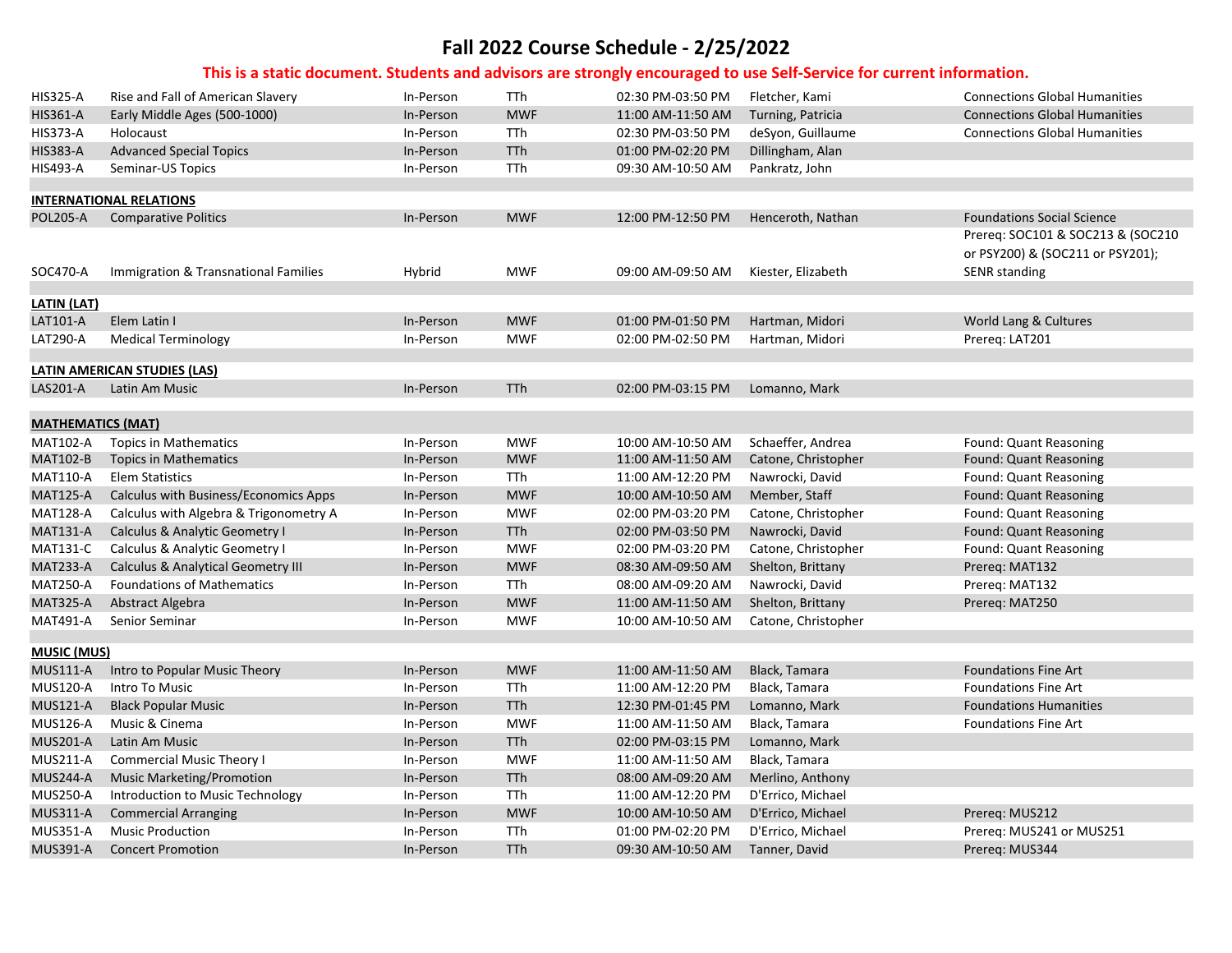#### **This is a static document. Students and advisors are strongly encouraged to use Self‐Service for current information.**

| <b>Musical Organizations*</b> |                                                                                                                                                       |           |                 |                   |                   |                             |
|-------------------------------|-------------------------------------------------------------------------------------------------------------------------------------------------------|-----------|-----------------|-------------------|-------------------|-----------------------------|
|                               | MUS103B-A Commercial Music Ensemble                                                                                                                   | In-Person | <b>MF</b>       | 01:30 PM-03:00 PM | Lomanno, Mark     | <b>Foundations Fine Art</b> |
|                               | MUS103C-A Jazz Combos                                                                                                                                 | In-Person | MF              | 03:30 PM-05:00 PM | Lomanno, Mark     | <b>Foundations Fine Art</b> |
|                               | MUS103D-A Rap Collective                                                                                                                              | In-Person | <b>MWF</b>      | 04:00 PM-04:50 PM | D'Errico, Michael | <b>Foundations Fine Art</b> |
| MUS104-A                      | <b>String Orchestra</b>                                                                                                                               | In-Person | <b>SUN</b>      | 05:30 PM-08:30 PM | Allaband, Dana    | <b>Foundations Fine Art</b> |
| MUS104-A                      | <b>String Orchestra</b>                                                                                                                               | In-Person | W               | 04:00 PM-05:20 PM | Allaband, Dana    | <b>Foundations Fine Art</b> |
| MUS105-B                      | Lion Chorale                                                                                                                                          | In-Person | <b>MW</b>       | 04:00 PM-05:20 PM | Lentz, Jeffrey    | <b>Foundations Fine Art</b> |
|                               | MUS203B-A Studio Band                                                                                                                                 | In-Person | W               | 07:00 PM-09:00 PM | Lomanno, Mark     |                             |
| MUS205-B                      | A Cappella Ensemble #                                                                                                                                 | In-Person | <b>MW</b>       | 05:30 PM-06:15 PM | Lentz, Jeffrey    |                             |
| MUS205-B                      | A Cappella Ensemble #                                                                                                                                 | In-Person | TT <sub>h</sub> | 04:00 PM-06:00 PM | Lentz, Jeffrey    |                             |
|                               | *Musical Organizations - Students must complete four semesters of MUS103, 104 or 105 to receive one Course Unit and to receive General Studies credit |           |                 |                   |                   |                             |

Seating/Assessment/Audition required.

| <b>Music Lessons ** (Non-Majors)</b>  |           |                |                   |                                 |            |
|---------------------------------------|-----------|----------------|-------------------|---------------------------------|------------|
| MUS109A-A Lessons/Voice               | In-Person | By Arrangement | 08:00 AM-11:59 PM | Black, Tamara/Lentz, Jeffrey    | Lesson FEE |
| MUS109A-B Lessons/Voice               | In-Person | By Arrangement | 08:00 AM-11:59 PM | Black, Tamara                   | Lesson FEE |
| MUS109A-C Lessons/Voice               | In-Person | By Arrangement | 08:00 AM-11:59 PM | Black, Tamara/Shomper, Jordan   | Lesson FEE |
| MUS109B-A Lessons/Piano               | In-Person | By Arrangement | 08:00 AM-11:59 PM | Black, Tamara/Lomanno, Mark     | Lesson FEE |
| MUS109B-B Lessons/Piano               | In-Person | By Arrangement | 08:00 AM-11:59 PM | Black, Tamara/Immel, Daniel     | Lesson FEE |
| MUS109C-A Lessons/Guitar              | In-Person | By Arrangement | 08:00 AM-11:59 PM | Black, Tamara/Levering, Brian   | Lesson FEE |
| MUS109D-A Lessons/Conducting          | In-Person | By Arrangement | 08:00 AM-11:59 PM | Black, Tamara/Shomper, Jordan   | Lesson FEE |
| MUS109E-A Lessons/Percussion          | In-Person | By Arrangement | 08:00 AM-11:59 PM | Black, Tamara/Merlino, Anthony  | Lesson FEE |
| MUS109F-A<br>Lessons/Organ            | In-Person | By Arrangement | 08:00 AM-11:59 PM | Black, Tamara/Member, Staff     | Lesson FEE |
| MUS109G-A Lessons/Woodwinds           | In-Person | By Arrangement | 08:00 AM-11:59 PM | Black, Tamara/Gross, Timothy    | Lesson FEE |
| MUS109H-A Lessons/Strings             | In-Person | By Arrangement | 08:00 AM-11:59 PM | Allaband, Dana/Black, Tamara    | Lesson FEE |
| <b>MUS109J-A</b><br>Lessons/Brass     | In-Person | By Arrangement | 08:00 AM-11:59 PM | Black, Tamara/Member, Staff     | Lesson FEE |
| Lessons/Production<br>MUS109K-A       | In-Person | By Arrangement | 08:00 AM-11:59 PM | Black, Tamara/D'Errico, Michael | Lesson FEE |
| MUS109L-A Lessons/Entrepreneurship    | In-Person | <b>W</b>       | 04:00 PM-05:00 PM | Black, Tamara/Merlino, Anthony  | Lesson FEE |
| MUS109M-A Lessons/App Theory & Improv | In-Person | By Arrangement | 08:00 AM-11:59 PM | Black, Tamara/Lomanno, Mark     | Lesson FEE |
| MUS1090-A Lessons/Music Composition   | In-Person | By Arrangement | 08:00 AM-11:59 PM | Black, Tamara/Member, Staff     | Lesson FEE |
|                                       |           |                |                   |                                 |            |

 \*\* Music Lessons (109 for Non‐Majors) ‐ A student will receive one course unit of credit after successfully completing four semesters of Music lessons. This course is for elective credit only and cannot be used to satisfy the General Studies Fine Arts requirement. There is an additional fee for MUS109 lessons.

| <b>Music Lessons *** (Majors)</b> |           |                |                   |                                |
|-----------------------------------|-----------|----------------|-------------------|--------------------------------|
| MUS209A-A Lessons/Voice           | In-Person | By Arrangement | 08:00 AM-11:59 PM | Black, Tamara/Lentz, Jeffrey   |
| MUS209A-B Lessons/Voice           | In-Person | By Arrangement | 08:00 AM-11:59 PM | Black, Tamara                  |
| MUS209A-C Lessons/Voice           | In-Person | By Arrangement | 08:00 AM-11:59 PM | Black, Tamara/Shomper, Jordan  |
| MUS209B-A Lessons/Piano           | In-Person | By Arrangement | 08:00 AM-11:59 PM | Black, Tamara/Lomanno, Mark    |
| MUS209B-B Lessons/Piano           | In-Person | By Arrangement | 08:00 AM-11:59 PM | Black, Tamara/Immel, Daniel    |
| MUS209C-A Lessons/Guitar          | In-Person | By Arrangement | 08:00 AM-11:59 PM | Black, Tamara/Levering, Brian  |
| MUS209D-A Lessons/Conducting      | In-Person | By Arrangement | 08:00 AM-11:59 PM | Black, Tamara/Shomper, Jordan  |
| MUS209E-A Lessons/Percussion      | In-Person | By Arrangement | 08:00 AM-11:59 PM | Black, Tamara/Merlino, Anthony |
| MUS209F-A Lessons/Organ           | In-Person | By Arrangement | 08:00 AM-11:59 PM | Black, Tamara/Member, Staff    |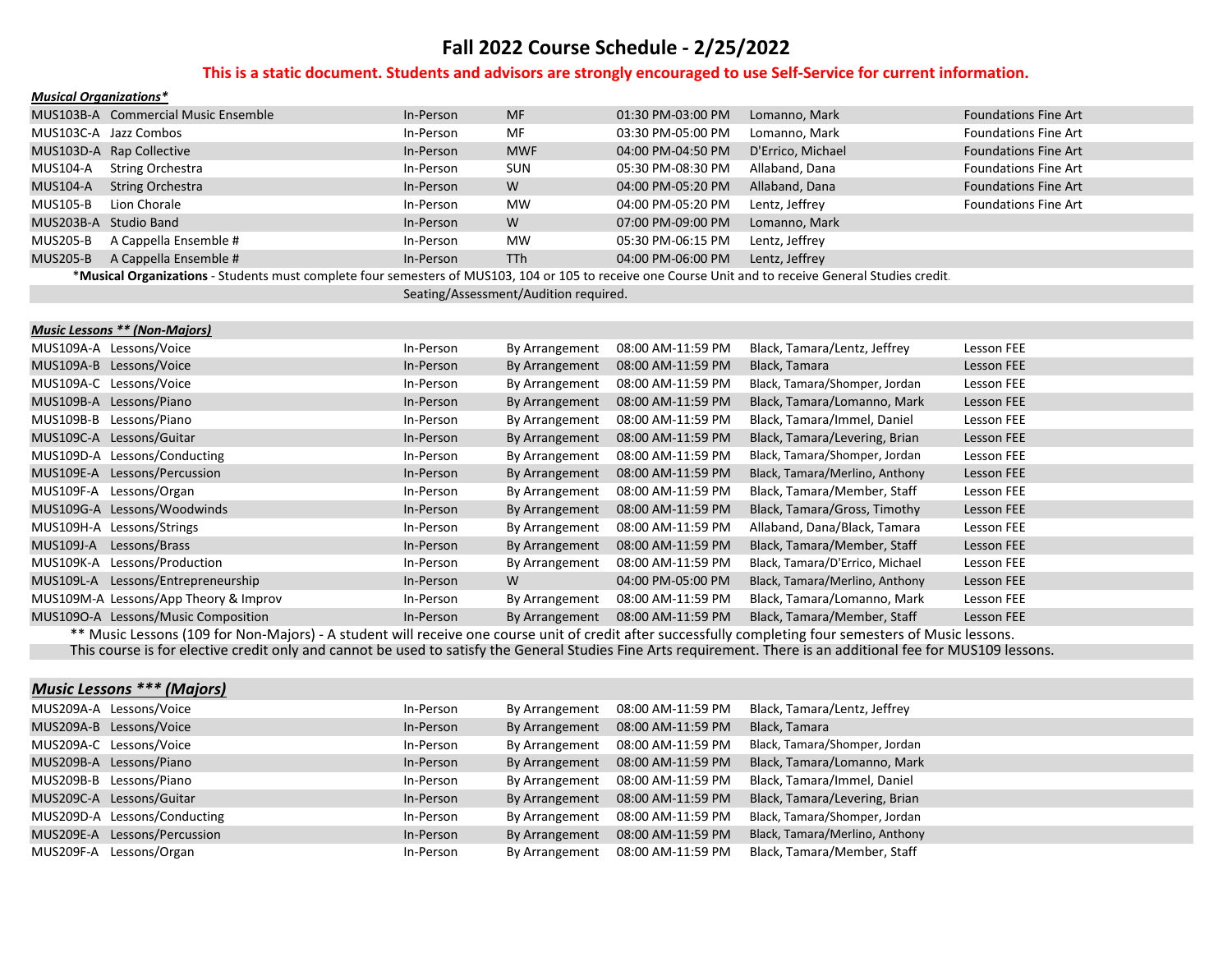|                      | MUS209G-A Lessons/Woodwind                                                                                                                           | In-Person | By Arrangement             | 08:00 AM-11:59 PM | Black, Tamara/Gross, Timothy    |                                      |  |  |  |
|----------------------|------------------------------------------------------------------------------------------------------------------------------------------------------|-----------|----------------------------|-------------------|---------------------------------|--------------------------------------|--|--|--|
|                      | MUS209H-A Lessons/String                                                                                                                             | In-Person | By Arrangement             | 08:00 AM-11:59 PM | Allaband, Dana/Black, Tamara    |                                      |  |  |  |
|                      | MUS209J-A Lessons/Brass                                                                                                                              | In-Person | By Arrangement             | 08:00 AM-11:59 PM | Black, Tamara/Member, Staff     |                                      |  |  |  |
|                      | MUS209K-A Lessons/Production                                                                                                                         | In-Person | By Arrangement             | 08:00 AM-11:59 PM | Black, Tamara/D'Errico, Michael |                                      |  |  |  |
|                      | MUS209L-A Lessons/Entrepreneurship                                                                                                                   | In-Person | By Arrangement             | 08:00 AM-11:59 PM | Black, Tamara/Merlino, Anthony  |                                      |  |  |  |
|                      | MUS209M-A Lessons/Applied Theory & Improv                                                                                                            | In-Person | By Arrangement             | 08:00 AM-11:59 PM | Black, Tamara/Lomanno, Mark     |                                      |  |  |  |
|                      | MUS209O-A Lessons/Composition                                                                                                                        | In-Person | By Arrangement             | 08:00 AM-11:59 PM | Black, Tamara/Member, Staff     |                                      |  |  |  |
|                      | *** Music Lessons (209 for Majors) - A student will receive one course unit of credit after successfully completing four semesters of Music lessons. |           |                            |                   |                                 |                                      |  |  |  |
|                      | This course is for elective credit only and cannot be used to satisfy the General Studies Fine Arts requirement.                                     |           |                            |                   |                                 |                                      |  |  |  |
|                      |                                                                                                                                                      |           |                            |                   |                                 |                                      |  |  |  |
| PHILOSOPHY (PHI)     |                                                                                                                                                      |           |                            |                   |                                 |                                      |  |  |  |
| <b>PHI122-A</b>      | Philosophy of Sport                                                                                                                                  | Hybrid    | <b>MWF</b>                 | 12:00 PM-12:50 PM | Wernicki, Nicholas              | <b>Foundations Humanities</b>        |  |  |  |
| <b>PHI150-A</b>      | <b>Critical Thinking</b>                                                                                                                             | Hybrid    | W                          | 01:00 PM-03:50 PM | Bellantoni, Lisa                | <b>Foundations Humanities</b>        |  |  |  |
| PHI203-A             | <b>Ethics</b>                                                                                                                                        | Hybrid    | <b>MWF</b>                 | 09:00 AM-09:50 AM | Wernicki, Nicholas              | <b>Foundations Humanities</b>        |  |  |  |
| <b>PHI229-A</b>      | Technoethics                                                                                                                                         | Hybrid    | <b>TTh</b>                 | 09:30 AM-10:50 AM | Bellantoni, Lisa                | <b>Connections Humanities</b>        |  |  |  |
| <b>PHI256-A</b>      | The Buddha & His Teachings                                                                                                                           | In-Person | TTh                        | 01:00 PM-02:20 PM | Forte, Victor                   | <b>Foundations Humanities</b>        |  |  |  |
| <b>PHI296-A</b>      | Yoga: Philosophy & Practice                                                                                                                          | In-Person | <b>TTh</b>                 | 11:00 AM-12:20 PM | Forte, Victor                   | <b>Connections Global Humanities</b> |  |  |  |
|                      |                                                                                                                                                      |           |                            |                   |                                 |                                      |  |  |  |
| <b>PHYSICS (PHY)</b> |                                                                                                                                                      |           |                            |                   |                                 |                                      |  |  |  |
| PHY102-A             | Mod Astronomy/Lab                                                                                                                                    | In-Person | <b>MWF</b>                 | 10:00 AM-10:50 AM | Buerke, Brian                   | <b>Foundations Natural Science</b>   |  |  |  |
| PHY102L-Z            | Astronomy Lab                                                                                                                                        | In-Person | Th                         | 01:00 PM-03:50 PM | Buerke, Brian                   | Lab Required                         |  |  |  |
|                      |                                                                                                                                                      |           |                            |                   |                                 |                                      |  |  |  |
| PHY107-A             | Are We Alone? with Lab                                                                                                                               | In-Person | <b>MWF</b><br>$\mathsf{T}$ | 11:00 AM-11:50 AM | Mason, Devon                    | <b>Foundations Natural Science</b>   |  |  |  |
| PHY107L-Z            | Alone Lab                                                                                                                                            | In-Person |                            | 01:00 PM-03:50 PM | Mason, Devon                    | <b>Foundations Natural Science</b>   |  |  |  |
|                      |                                                                                                                                                      |           |                            |                   |                                 | Foundations Natural Science; Prereq: |  |  |  |
| PHY201-A             | General I/Lab                                                                                                                                        | In-Person | <b>MWF</b>                 | 09:00 AM-10:50 AM | Mason, Devon                    | <b>MAT131</b>                        |  |  |  |
|                      |                                                                                                                                                      |           |                            |                   |                                 | Foundations Natural Science; Prereq: |  |  |  |
| <b>PHY201-B</b>      | General I/Lab                                                                                                                                        | In-Person | <b>MW</b>                  | 01:00 PM-03:50 PM | Buerke, Brian                   | <b>MAT131</b>                        |  |  |  |
|                      |                                                                                                                                                      |           |                            |                   |                                 |                                      |  |  |  |
|                      | <b>POLITICAL SCIENCE (POL)</b>                                                                                                                       |           |                            |                   |                                 |                                      |  |  |  |
| POL101-A             | American Government                                                                                                                                  | In-Person | TTh                        | 08:00 AM-09:20 PM | Armato, Michael                 | <b>Foundations Social Science</b>    |  |  |  |
| <b>POL101-B</b>      | American Government                                                                                                                                  | In-Person | TTh                        | 09:30 AM-10:50 AM | Armato, Michael                 | <b>Foundations Social Science</b>    |  |  |  |
| <b>POL205-A</b>      | <b>Comparative Politics</b>                                                                                                                          | In-Person | <b>MWF</b>                 | 12:00 PM-12:50 PM | Henceroth, Nathan               | <b>Foundations Social Science</b>    |  |  |  |
| <b>POL206-A</b>      | Political Inquiry                                                                                                                                    | In-Person | <b>MW</b>                  | 06:00 PM-07:20 PM | Henceroth, Nathan               |                                      |  |  |  |
| <b>POL216-A</b>      | Law & Society                                                                                                                                        | In-Person | <b>MWF</b>                 | 11:00 AM-11:50 AM | Munir, Hayley                   |                                      |  |  |  |
| <b>POL218-A</b>      | <b>Public Administration</b>                                                                                                                         | In-Person | T                          | 06:00 PM-08:50 PM | Armato, Michael                 |                                      |  |  |  |
| <b>POL242-A</b>      | Human Rights                                                                                                                                         | In-Person | TTh                        | 01:00 PM-02:20 PM | Langran, Irene                  | <b>Connections Global</b>            |  |  |  |
| <b>POL261-A</b>      | Western European Politics                                                                                                                            | In-Person | <b>MWF</b>                 | 01:00 PM-01:50 PM | Henceroth, Nathan               |                                      |  |  |  |
| <b>POL372-A</b>      | Civil Liberties                                                                                                                                      | In-Person | <b>MW</b>                  | 02:00 PM-03:20 PM | Munir, Hayley                   |                                      |  |  |  |
| <b>POL440-A</b>      | Seminar: Global Poverty                                                                                                                              | Hybrid    | <b>TTh</b>                 | 02:30 PM-03:50 PM | Langran, Irene                  |                                      |  |  |  |
|                      |                                                                                                                                                      |           |                            |                   |                                 |                                      |  |  |  |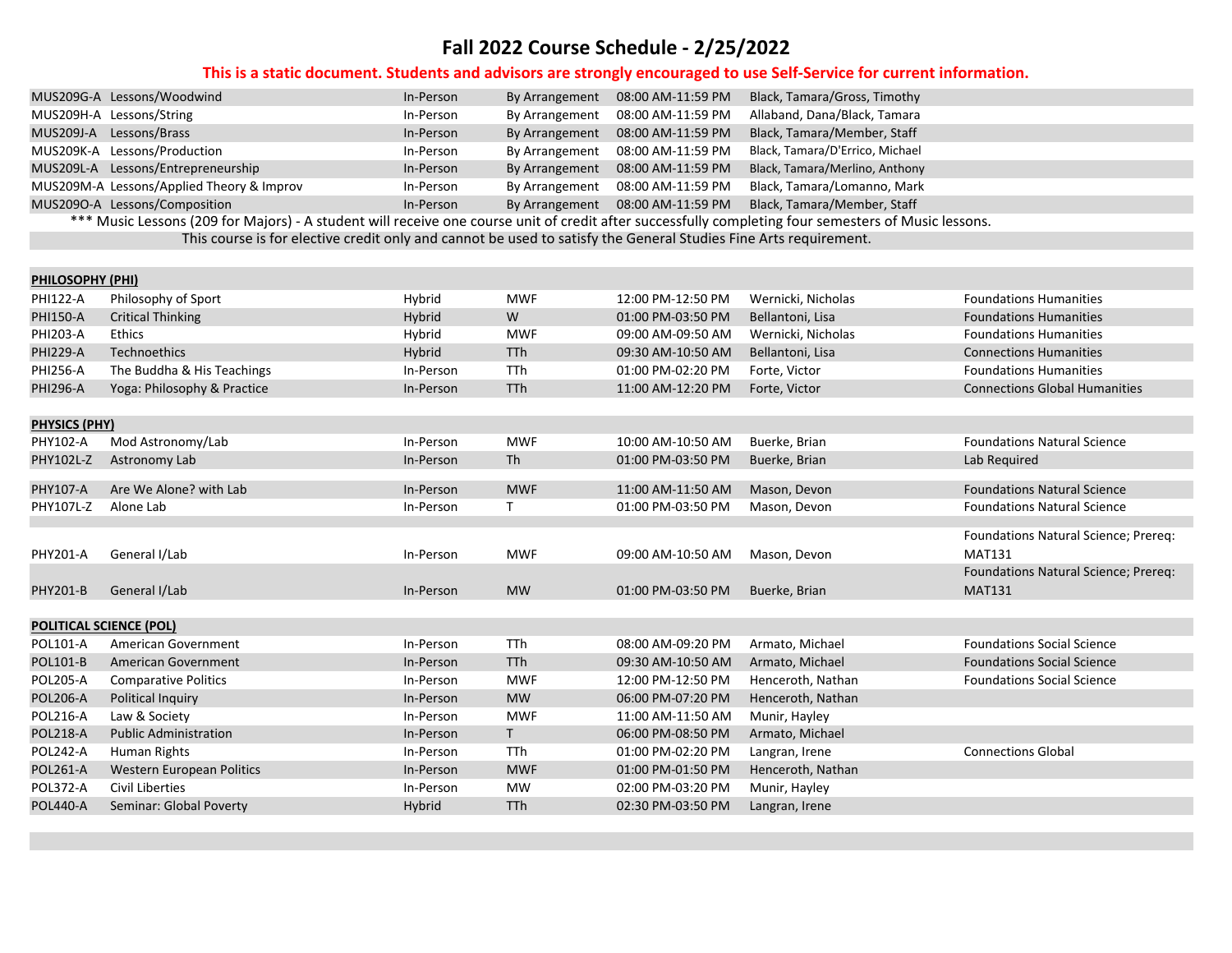| <b>PSYCHOLOGY (PSY)</b> |                                                     |           |              |                   |                    |                                                                            |
|-------------------------|-----------------------------------------------------|-----------|--------------|-------------------|--------------------|----------------------------------------------------------------------------|
| PSY100-A                | <b>General Psychology</b>                           | In-Person | <b>MWF</b>   | 12:00 PM-12:50 PM | Green, Marsha      | <b>Foundations Social Science</b>                                          |
| PSY100-B                | <b>General Psychology</b>                           | In-Person | <b>MWF</b>   | 01:00 PM-01:50 PM | Green, Marsha      | <b>Foundations Social Science</b>                                          |
| PSY100-C                | <b>General Psychology</b>                           | In-Person | <b>MWF</b>   | 03:00 PM-03:50 PM | Seidman, Gwendolyn | <b>Foundations Social Science</b>                                          |
| <b>PSY100-E</b>         | General Psychology                                  | In-Person | TTh          | 01:00 PM-02:20 PM | Couchman, Justin   | <b>Foundations Social Science</b>                                          |
|                         |                                                     |           |              |                   |                    | Found: Quant Reasoning; Prereq:                                            |
| PSY200-A                | <b>Statistics for the Behavioral Sciences</b>       | In-Person | TTh          | 01:00 PM-02:20 PM | Hughes, Susan      | <b>PSY100</b>                                                              |
| <b>PSY200L-Y</b>        | <b>Statistics Lab</b>                               | In-Person | W            | 11:00 AM-12:50 PM | Hughes, Susan      | Lab Required (Y or Z)                                                      |
| PSY200L-Z               | Statistics Lab                                      | In-Person | W            | 02:00 PM-03:50 PM | Hughes, Susan      |                                                                            |
| PSY201-A                | Research II                                         | In-Person | TTh          | 11:00 AM-12:20 PM | Feigenson, Keith   | Prereq: PSY200                                                             |
| PSY201L-Y               | Research Lab                                        | In-Person | M            | 09:00 AM-10:50 AM | Feigenson, Keith   | Lab Required (Y or Z)                                                      |
| PSY201L-Z               | Research Lab                                        | In-Person | M            | 12:00 PM-01:50 PM | Feigenson, Keith   |                                                                            |
| PSY206-A                | Social Psychology                                   | In-Person | <b>MWF</b>   | 02:00 AM-02:50 PM | Seidman, Gwendolyn | Prereq: PSY100                                                             |
| PSY230-A                | Human Developmnt                                    | In-Person | <b>TTh</b>   | 08:00 AM-09:20 AM | Bradley, James     | Prereq: PSY100                                                             |
| PSY303-A                | Sex Roles                                           | In-Person | TTh          | 01:00 PM-02:20 PM | Green, Marsha      | Connections                                                                |
| PSY319-A                | <b>Evolutionary Psychology</b>                      | In-Person | <b>TTh</b>   | 11:00 AM-12:20 PM | Hughes, Susan      | Prereq: PSY100                                                             |
| PSY340-A                | Cognitive Psychology                                | In-Person | TTh          | 09:30 AM-10:50 AM | Couchman, Justin   | Prereq: PSY100                                                             |
| PSY390-A                | Psychopathology                                     | In-Person | <b>TTh</b>   | 02:30 PM-03:50 PM | Hearon, Bridget    | Prereq: PSY201 OR SOC210 OR SOC211<br>Prereq: (PSY230 OR PSY240) & (PSY390 |
| PSY394-A                | Intro/Counseling                                    | In-Person | TTh          | 01:00 PM-02:20 PM | Hearon, Bridget    | OR PSY391) & PSY201                                                        |
| <b>PSY396-A</b>         | Advanced Lab in Social/Dev Psychology               | In-Person | <b>MW</b>    | 06:00 PM-07:20 PM | Seidman, Gwendolyn | Prereg: PSY201                                                             |
| PSY405-A                | Senior Seminar in Psychobiology                     | In-Person | <b>TTh</b>   | 09:30 AM-10:50 AM | Feigenson, Keith   | Prereg: PSY201 OR (SOC210 &<br>SOC211); Priority SENR standing             |
| PUBIC HEALTH (PUH)      |                                                     |           |              |                   |                    |                                                                            |
| <b>PUH101-A</b>         | Introduction to Public Health                       | In-Person | <b>TTh</b>   | 09:30 PM-10:50 PM | Aquino, Hilary     | <b>Foundations Social Science</b>                                          |
| <b>PUH330-A</b>         | <b>Global Health</b>                                | In-Person | <b>TTh</b>   | 11:00 AM-12:20 PM | Langran, Irene     |                                                                            |
| <b>PUH440-A</b>         | Seminar: Global Poverty                             | Hybrid    | TTh          | 02:30 PM-03:50 PM | Langran, Irene     |                                                                            |
| <b>BIO151-A</b>         | General Biology I: Structure & Function             | In-Person | <b>MWF</b>   | 08:00 AM-08:50 AM | Brylawski, Bryce   | <b>Priority Science Majors</b>                                             |
| <b>BIO151L-W</b>        | General I Lab                                       | In-Person | $\mathsf{T}$ | 01:00 PM-03:50 PM | Brylawski, Alice   | <b>Foundations Natural Science</b>                                         |
| <b>BIO151L-X</b>        | General I Lab                                       | In-Person | W            | 01:00 PM-03:50 PM | Brylawski, Bryce   | Lab Required (W, X or Y)                                                   |
| <b>BIO151L-Y</b>        | General I Lab                                       | In-Person | <b>Th</b>    | 08:00 AM-10:50 AM | Brylawski, Alice   |                                                                            |
| <b>BIO234-A</b>         | Human Anatomy & Physiology I                        | In-Person | <b>MWF</b>   | 08:00 AM-08:50 AM | Cost, Ian          | Lab Required                                                               |
| <b>BIO234L-Y</b>        | Anatomy & Physiology I Lab                          | In-Person | $\mathsf{T}$ | 09:00 AM-11:50 AM | Cost, Ian          |                                                                            |
| ECO207-A                | Statistical Analysis for Economics & Bus            | In-Person | <b>MWF</b>   | 11:00 AM-11:50 AM | Saboori, Farhad    | Found: Quant Reasoning; SOPH<br>standing<br>Found: Quant Reasoning; SOPH   |
| <b>ECO207-B</b>         | <b>Statistical Analysis for Economics &amp; Bus</b> | In-Person | <b>TTh</b>   | 11:00 AM-12:20 PM | Saboori, Farhad    | standing                                                                   |
| <b>HIS205-A</b>         | History of Medicine in the US                       | In-Person | TTh          | 01:00 PM-02:20 PM | Aquino, Hilary     | <b>Connections Humanities</b>                                              |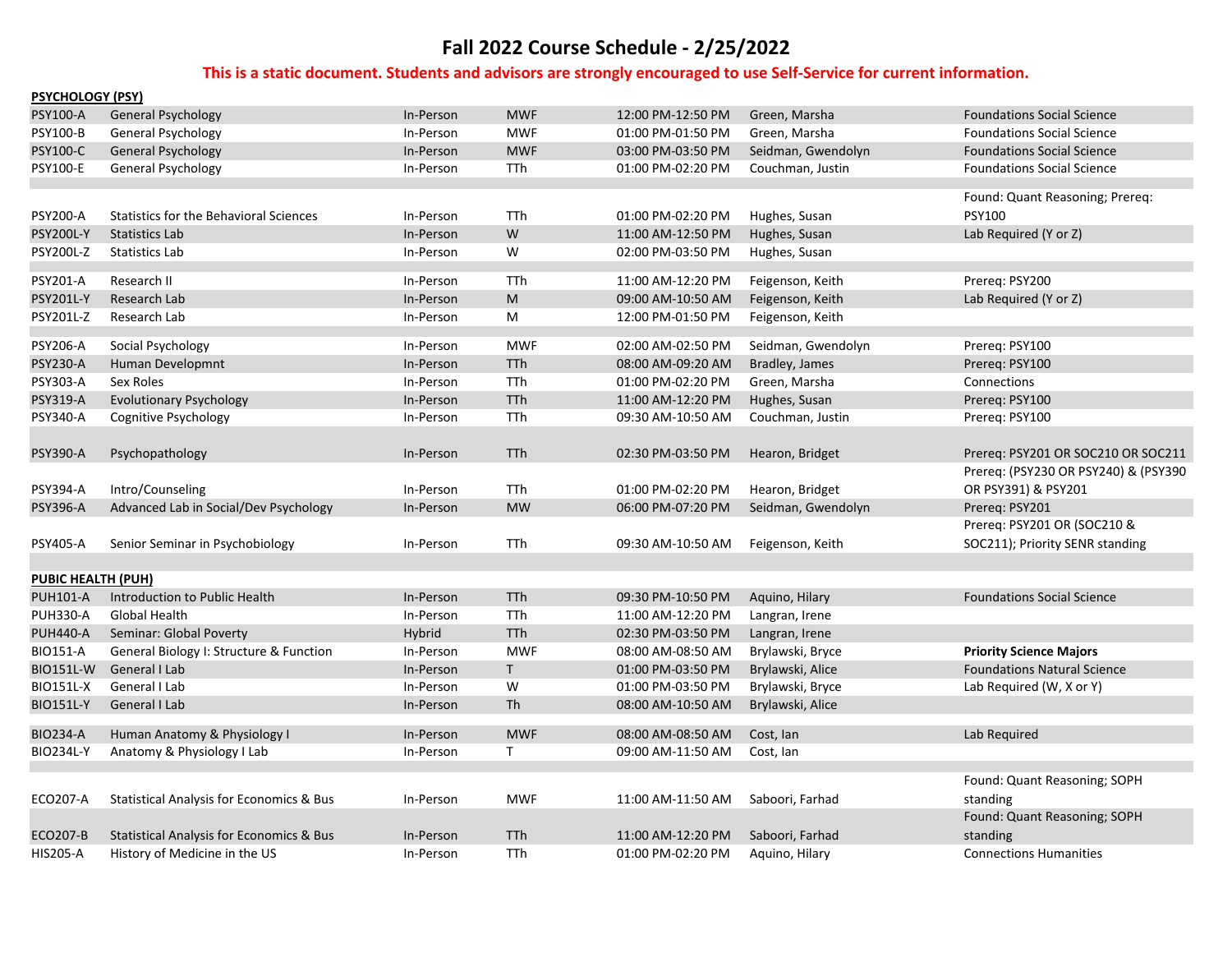| <b>MAT110-A</b>  | <b>Elem Statistics</b>                        | In-Person | <b>TTh</b> | 11:00 AM-12:20 PM | Nawrocki, David    | Found: Quant Reasoning               |
|------------------|-----------------------------------------------|-----------|------------|-------------------|--------------------|--------------------------------------|
|                  |                                               |           |            |                   |                    | Found: Quant Reasoning; Prereq:      |
| <b>PSY200-A</b>  | <b>Statistics for the Behavioral Sciences</b> | In-Person | TTh        | 01:00 PM-02:20 PM | Hughes, Susan      | <b>PSY100</b>                        |
| <b>PSY200L-Y</b> | <b>Statistics Lab</b>                         | In-Person | W          | 11:00 AM-12:50 PM | Hughes, Susan      | Lab Required (Y or Z)                |
| <b>PSY200L-Z</b> | <b>Statistics Lab</b>                         | In-Person | W          | 02:00 PM-03:50 PM | Hughes, Susan      |                                      |
|                  |                                               |           |            |                   |                    |                                      |
| PSY206-A         | Social Psychology                             | In-Person | <b>MWF</b> | 02:00 AM-02:50 PM | Seidman, Gwendolyn | Prereq: PSY100                       |
|                  |                                               |           |            |                   |                    |                                      |
| PSY390-A         | Psychopathology                               | In-Person | TTh        | 02:30 PM-03:50 PM | Hearon, Bridget    | Prereq: PSY201 OR SOC210 OR SOC211   |
| SOC211-A         | <b>Statistics</b>                             | Hybrid    | TTh        | 09:30 AM-10:50 AM | Jennings, Brian    | Found: Quant Reasoning               |
| SOC211L-Y        | <b>Statistics Lab</b>                         | Hybrid    | <b>MW</b>  | 10:00 AM-10:50 AM | Jennings, Brian    | Lab Required (Y or Z)                |
| SOC211L-Z        | <b>Statistics Lab</b>                         | Hybrid    | <b>MW</b>  | 11:00 AM-11:50 AM |                    |                                      |
|                  |                                               |           |            |                   | Jennings, Brian    |                                      |
| SOC262-A         | Social Stratification                         | In-Person | TTh        | 11:00 AM-12:20 PM | Rice, Kennon       | Connections                          |
|                  |                                               |           |            |                   |                    |                                      |
|                  | <b>RELIGIOUS STUDIES (REL)</b>                |           |            |                   |                    |                                      |
| <b>REL154-A</b>  | Introduction to Classical Mythology           | In-Person | <b>MWF</b> | 12:00 PM-12:50 PM | Hartman, Midori    | <b>Foundations Humanities</b>        |
| <b>REL231-A</b>  | Cults & New Religious Movements               | In-Person | <b>MWF</b> | 10:00 AM-10:50 AM | Brown, Charles     | <b>Connections Humanities</b>        |
| <b>REL256-A</b>  | The Buddha & His Teachings                    | In-Person | <b>MWF</b> | 01:00 PM-01:50 PM | Forte, Victor      | <b>Foundations Humanities</b>        |
| <b>REL296-A</b>  | Yoga: Philosophy & Practice                   | In-Person | TTh        | 11:00 AM-12:20 PM | Forte, Victor      | <b>Connections Global Humanities</b> |
|                  |                                               |           |            |                   |                    |                                      |
| SOCIOLOGY (SOC)  |                                               |           |            |                   |                    |                                      |
| SOC101-B         | Introduction to Sociology                     | In-Person | <b>MWF</b> | 10:00 AM-10:50 AM | Member, Staff      | <b>Foundations Social Science</b>    |
| SOC101-C         | Introduction to Sociology                     | In-Person | TTh        | 11:00 AM-12:20 PM | Member, Staff      | <b>Foundations Social Science</b>    |
| SOC101-D         | Introduction to Sociology                     | In-Person | <b>MWF</b> | 01:00 PM-01:50 PM | Rice, Kennon       | <b>Foundations Social Science</b>    |
| SOC202-A         | The Criminal Justice System                   | In-Person | M          | 06:00 PM-08:50 PM | Lodge, Adrienne    |                                      |
| SOC210-A         | <b>Research Methods</b>                       | In-Person | TTh        | 01:00 PM-02:20 PM | Rice, Kennon       |                                      |
|                  |                                               |           |            |                   |                    |                                      |
| SOC211-A         | <b>Statistics</b>                             | Hybrid    | TTh        | 09:30 AM-10:50 AM | Jennings, Brian    | Found: Quant Reasoning               |
| SOC211L-Y        | <b>Statistics Lab</b>                         | Hybrid    | <b>MW</b>  | 10:00 AM-10:50 AM | Jennings, Brian    | Lab Required (Y or Z)                |
| SOC211L-Z        | <b>Statistics Lab</b>                         | Hybrid    | <b>MW</b>  | 11:00 AM-11:50 AM | Jennings, Brian    |                                      |
| SOC213-A         | Social Theory                                 | In-Person | <b>TTh</b> | 09:30 AM-10:50 AM | Brown, Charles     |                                      |
| SOC231-A         | Cults & New Religious Movements               | In-Person | <b>MWF</b> | 10:00 AM-10:50 AM | Brown, Charles     | Connections                          |
| SOC251-A         | Crime & Deviance                              | In-Person | TTh        | 11:00 AM-12:20 PM | Abodalo, Carla     |                                      |
| SOC253-A         | Criminal Investigation                        | In-Person | Th         | 06:00 PM-08:50 PM | Hosking, Kyle      | Prereq: SOC101 & SOC251              |
| SOC261-A         | The Family                                    | Hybrid    | <b>MWF</b> | 11:00 AM-11:50 AM | Kiester, Elizabeth | <b>Foundations Social Science</b>    |
| SOC262-A         | Social Stratification                         | In-Person | TTh        | 11:00 AM-12:20 PM | Rice, Kennon       | Connections                          |
| SOC283-A         | Sociology of Race                             | In-Person | <b>MWF</b> | 01:00 PM-01:50 PM | Member, Staff      |                                      |
| SOC307-A         | Organized Crime                               | In-Person | TTh        | 01:00 PM-02:20 PM | Abodalo, Carla     |                                      |
| SOC311-A         | <b>Domestic Violence</b>                      | In-Person | <b>MWF</b> | 11:00 AM-11:50 AM | Abodalo, Carla     |                                      |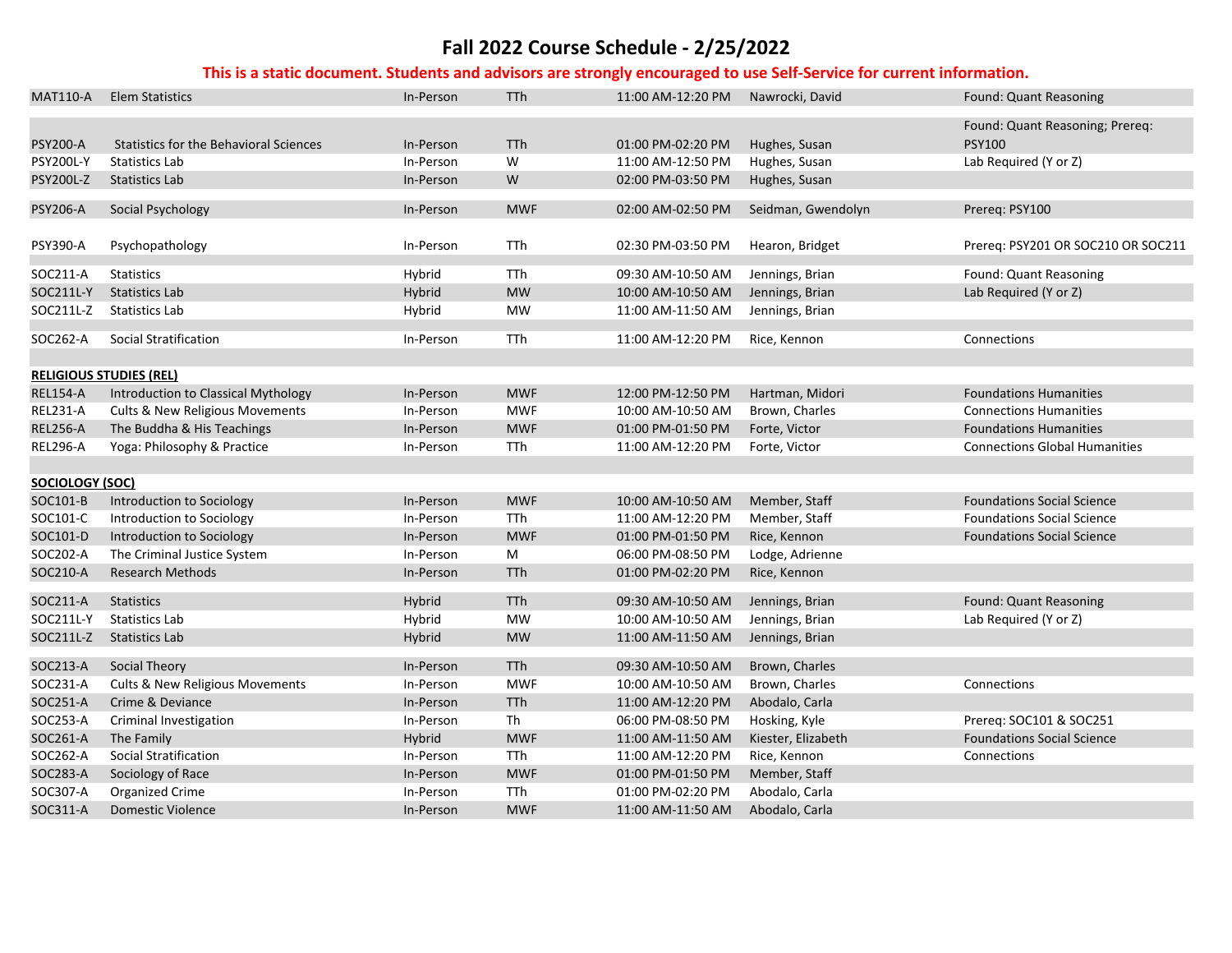| SOC470-A               | Immigration & Transnational Families         | Hybrid                 | <b>MWF</b> | 09:00 AM-09:50 AM | Kiester, Elizabeth             | Prereq: SOC101 & SOC213 & (SOC210<br>or PSY200) & (SOC211 or PSY201);<br><b>SENR</b> standing |
|------------------------|----------------------------------------------|------------------------|------------|-------------------|--------------------------------|-----------------------------------------------------------------------------------------------|
|                        |                                              |                        |            |                   |                                | Prereq: SOC101 & SOC213 & (SOC210<br>or PSY200) & (SOC211 or PSY201);                         |
| SOC490-A               | Seminar                                      | In-Person              | <b>MWF</b> | 09:00 AM-09:50 AM | Brown, Charles                 | <b>SENR standing</b>                                                                          |
| <b>SPANISH (SPA)</b>   |                                              |                        |            |                   |                                |                                                                                               |
| SPA101-A               | Elementary I                                 | In-Person              | <b>TTh</b> | 08:00 AM-09:20 AM | Katz, Melissa                  | World Lang & Cultures                                                                         |
| SPA101-B               | Elementary I                                 | In-Person              | <b>TTh</b> | 09:30 AM-10:50 AM | Katz, Melissa                  | World Lang & Cultures                                                                         |
| SPA101-C               | Elementary I                                 | In-Person              | TTh        | 11:00 AM-12:20 PM | Katz, Melissa                  | World Lang & Cultures                                                                         |
| SPA101-D               | Elementary I                                 | In-Person              | <b>MWF</b> | 11:00 AM-11:50 AM | Melendez, Maria                | World Lang & Cultures                                                                         |
| SPA101-E               | Elementary I                                 | In-Person              | <b>MWF</b> | 12:00 PM-12:50 PM | Melendez, Maria                | World Lang & Cultures                                                                         |
| SPA101-F               | Elementary I                                 | In-Person              | <b>MWF</b> | 01:00 PM-01:50 PM | Amores, Lennie                 | World Lang & Cultures                                                                         |
| SPA101-G               | Elementary I                                 | In-Person              | <b>MWF</b> | 02:00 PM-02:50 PM | Amores, Lennie                 | World Lang & Cultures                                                                         |
| SPA101-H               | Elementary I                                 | In-Person              | <b>MWF</b> | 09:00 AM-09:50 AM | Member, Staff                  | World Lang & Cultures                                                                         |
| SPA101-I               | Elementary I                                 | In-Person              | <b>MWF</b> | 10:00 AM-10:50 AM | Member, Staff                  | World Lang & Cultures                                                                         |
|                        |                                              |                        |            |                   |                                | World Lang & Cultures; Prereq: SPA101                                                         |
| SPA102-A               | <b>Elementary II</b>                         | In-Person              | <b>TTh</b> | 09:30 AM-10:50 AM | McGovern, Abby                 | or placement                                                                                  |
|                        |                                              |                        |            |                   |                                | World Lang & Cultures; Prereq: SPA101                                                         |
| SPA102-B               | Elementary II                                | In-Person              | <b>MWF</b> | 08:00 AM-08:50 AM | Brown, Katherine               | or placement                                                                                  |
|                        |                                              |                        |            |                   |                                | World Lang & Cultures; Prereq: SPA101                                                         |
| SPA102-C               | <b>Elementary II</b>                         | In-Person              | <b>MWF</b> | 09:00 AM-09:50 AM | Brown, Katherine               | or placement                                                                                  |
|                        |                                              |                        |            |                   |                                | World Lang & Cultures; Prereq: SPA101                                                         |
| SPA102-D               | Elementary II                                | In-Person              | <b>MWF</b> | 11:00 AM-11:50 AM | Brown, Katherine               | or placement                                                                                  |
| SPA183-A               | Spanish for Global Scolars                   | In-Person              | <b>MWF</b> | 12:00 PM-12:50 PM | Amores, Lennie                 |                                                                                               |
| SPA201-A               | Intermediate I                               | In-Person              | <b>TTh</b> | 01:00 PM-02:20 PM | Jogan, Karen                   | World Lang & Cultures; Prereq: SPA102<br>or placement                                         |
|                        |                                              |                        |            |                   |                                | World Lang & Cultures; Prereq: SPA102                                                         |
| SPA201-B               | Intermediate I                               | In-Person              | <b>TTh</b> | 02:30 PM-03:50 PM |                                | or placement                                                                                  |
|                        |                                              |                        |            |                   | Jogan, Karen                   |                                                                                               |
|                        |                                              |                        |            |                   |                                | World Lang & Cultures; Prereq: SPA202                                                         |
| SPA301-A               | Advanced I                                   |                        | TTh        | 11:00 AM-12:20 PM |                                |                                                                                               |
| SPA380-A               | Topics in Literature & Culture               | In-Person<br>In-Person | <b>TTh</b> | 11:00 AM-12:20 PM | McGovern, Abby<br>Jogan, Karen | or SPA204 or SPA302 or placement                                                              |
|                        |                                              |                        |            |                   |                                |                                                                                               |
|                        | <b>SPECIAL EDUCATION (SPE)</b> See Education |                        |            |                   |                                |                                                                                               |
|                        |                                              |                        |            |                   |                                |                                                                                               |
| <b>SYNTHESIS (SYN)</b> |                                              |                        |            |                   |                                |                                                                                               |
| SYN303-A               | Food & Culture                               | In-Person              | <b>TTh</b> | 01:00 PM-02:20 PM | Blakely, Thomas                | Synthesis                                                                                     |

| SYN303-A        | Food & Culture                       | In-Person | TTh        | 01:00 PM-02:20 PM | Blakely, Thomas  | Synthesis |
|-----------------|--------------------------------------|-----------|------------|-------------------|------------------|-----------|
| <b>SYN310-A</b> | Crime, Culture & Conflict Resolution | In-Person | <b>TTh</b> | 09:30 AM-10:50 AM | Thompson, Barton | Synthesis |
| SYN312-A        | Satire & the State                   | In-Person | <b>MWF</b> | 02:00 PM-02:50 PM | Fotis, Matthew   | Synthesis |
| SYN318-A        | Business, Government & Society       | In-Person | <b>TTh</b> | 11:00 AM-12:20 PM | Palmer, Suzanne  | Synthesis |
| SYN325-A        | What is Life?                        | Hybrid    | TTh        | 01:00 PM-02:20 PM | Bellantoni. Lisa | Synthesis |